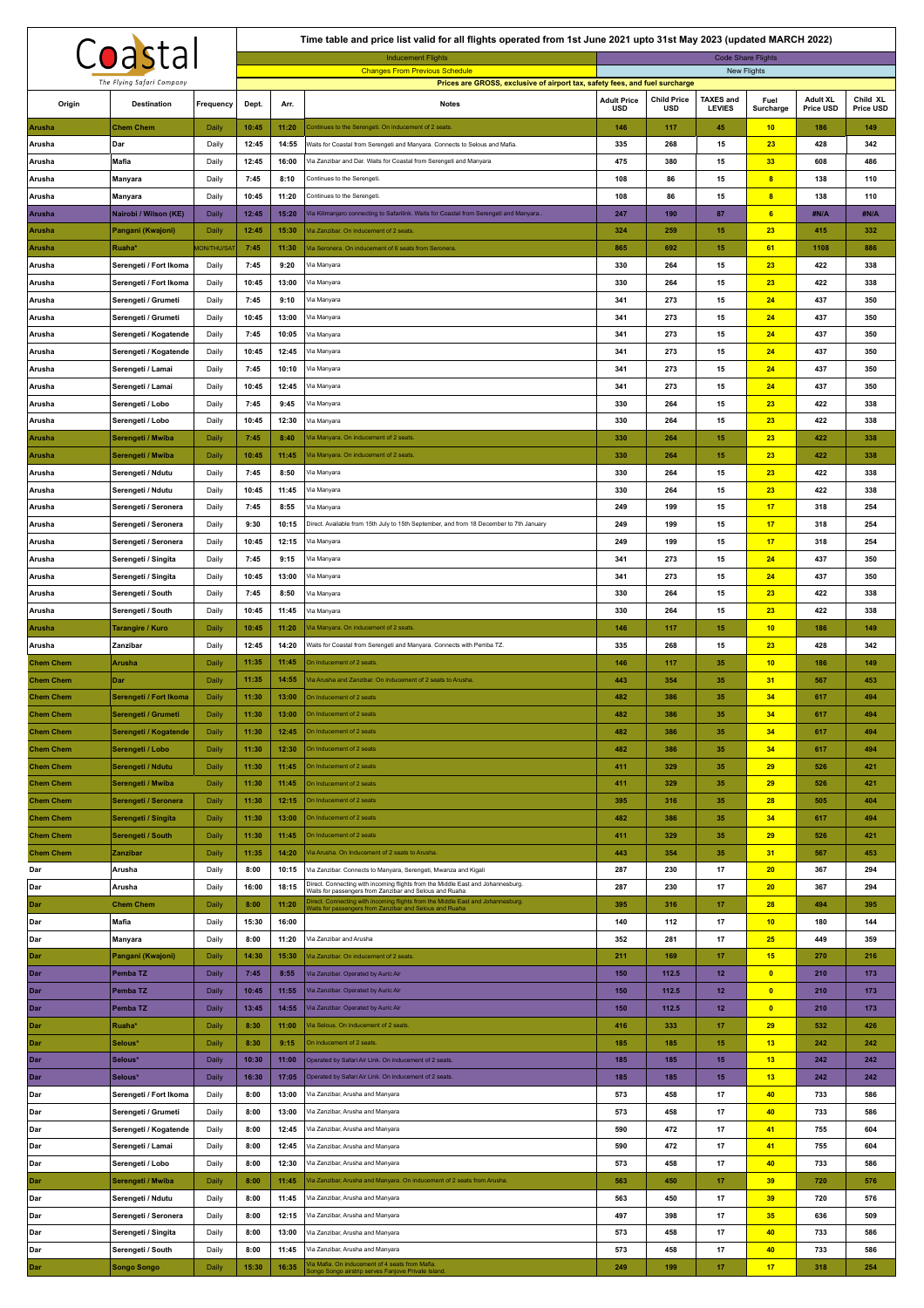| Dar                                                    | <b>Tanga</b>                               | Daily                 | 11:30          | 12:40          | Via Zanzibar. Operated by Auric Air                                                                                                                                                                                                                                               | 205        | 153.75     | 12       | $\bullet$               | 265         | 214         |
|--------------------------------------------------------|--------------------------------------------|-----------------------|----------------|----------------|-----------------------------------------------------------------------------------------------------------------------------------------------------------------------------------------------------------------------------------------------------------------------------------|------------|------------|----------|-------------------------|-------------|-------------|
| Dar                                                    | Tarangire / Kuro                           | Daily                 | 8:00           | 11:20          | Via Zanzibar, Arusha and Manyara. On inducement of 2 seats from Arusha.                                                                                                                                                                                                           | 395        | 316        | 17       | 28                      | 506         | 404         |
| Dar                                                    | Zanzibar                                   | Daily                 | 7:15           | 7:35           |                                                                                                                                                                                                                                                                                   | 86         | 69         | 17       | 6 <sub>o</sub>          | 110         | 88          |
| Dar                                                    | Zanzibar                                   | Daily                 | 7:30           | 7:50           | Proceeds to Arusha                                                                                                                                                                                                                                                                | 86         | 69         | 17       | 6 <sup>2</sup>          | 110         | 88          |
| Dar                                                    | Zanzibar                                   | Daily                 | 8:00           | 8:20           | Proceeds to Arusha                                                                                                                                                                                                                                                                | 86         | 69         | 17       | 6 <sub>o</sub>          | 110         | 88          |
| Dar                                                    | Zanzibar                                   | Daily                 | 16:00          | 16:20          | Proceeds to Arusha                                                                                                                                                                                                                                                                | 86         | 69         | 17       | 6                       | 110         | 88          |
| Dar                                                    | Zanzibar                                   | Daily                 | 17:15          | 17:35          |                                                                                                                                                                                                                                                                                   | 86         | 69         | 17       | 6 <sup>2</sup>          | 110         | 88          |
| <b>Dolly for Kiligolf</b>                              | <b>Manyara</b>                             | Daily                 | 10:45          | 11:20          | On inducement of 2 seats                                                                                                                                                                                                                                                          | 179        | 143        | 27       | 13                      | 229         | 183         |
| <b>Dolly for Kiligolf</b>                              | Serengeti / Fort Ikoma                     | Daily                 | 10:45          | 12:45          | Via Manyara. On inducement of 2 seats                                                                                                                                                                                                                                             | 395        | 316        | 27       | 28                      | 505         | 404         |
| <b>Dolly for Kiligolf</b>                              | Serengeti / Grumeti                        | Daily                 | 10:45          | 12:45          | la Manyara. On inducement of 2 seats                                                                                                                                                                                                                                              | 411        | 329        | 27       | 29                      | 526         | 421         |
| <b>Dolly for Kiligolf</b>                              | Serengeti / Kogatende                      | Daily                 | 10:45          | 13:00          | Via Manyara. On inducement of 2 seats                                                                                                                                                                                                                                             | 411        | 329        | 27       | 29                      | 526         | 421         |
| <b>Dolly for Kiligolf</b>                              | Serengeti / Lamai                          | Daily                 | 10:45          | 13:00          | Via Manyara. On inducement of 2 seats                                                                                                                                                                                                                                             | 411        | 329        | 27       | 29                      | 526         | 421         |
| <b>Dolly for Kiligolf</b>                              | Serengeti / Lobo                           | Daily                 | 10:45          | 12:30          | Via Manyara. On inducement of 2 seats<br>Via Manyara. On inducement of 2 seats                                                                                                                                                                                                    | 395        | 316        | 27       | 28<br>28                | 505         | 404         |
| <b>Dolly for Kiligolf</b><br><b>Dolly for Kiligolf</b> | Serengeti / Mwiba<br>Serengeti / Ndutu     | Daily<br>Daily        | 10:45<br>10:45 | 11:45<br>11:45 | la Manyara. On inducement of 2 seats                                                                                                                                                                                                                                              | 395<br>395 | 316<br>316 | 27<br>27 | 28                      | 505<br>505  | 404<br>404  |
| <b>Dolly for Kiligolf</b>                              | Serengeti / Seronera                       | Daily                 | 10:45          | 12:15          | Via Manyara. On inducement of 2 seats                                                                                                                                                                                                                                             | 314        | 251        | 27       | 22                      | 402         | 322         |
| <b>Dolly for Kiligolf</b>                              | Serengeti / Singita                        | Daily                 | 10:45          | 13:00          | Via Manyara. On inducement of 2 seats                                                                                                                                                                                                                                             | 411        | 329        | 27       | 29                      | 526         | 421         |
| <b>Dolly for Kiligolf</b>                              | Serengeti / South                          | Daily                 | 10:45          | 11:45          | Via Manyara. On inducement of 2 seats                                                                                                                                                                                                                                             | 411        | 329        | 27       | 29                      | 526         | 421         |
| Kigali (RW)                                            | Arusha                                     | *Daily                | 12:00*         | 18:30          | Local time in Rwanda: GMT+2. On inducement of 2 seats.<br>Codeshare: Operated by Coastal on Tue/Thu/Sat. Operated by Grumeti Air on Mon/Wed/Fri                                                                                                                                   | 908        | 727        | 92       | 64                      | 1162        | 930         |
| Kigali (RW)                                            | <b>Manyara</b>                             | *Daily                | 12:00*         | 17:30          | Local time in Rwanda: GMT+2. On inducement of 2 seats<br>Codeshare: Operated by Coastal on Tue/Thu/Sat. Operated by Grumeti Air on Mon/Wed/Fri                                                                                                                                    | 853        | 683        | 92       | 60                      | 1093        | 874         |
| Kigali (RW)                                            | <b>Mwanza</b>                              | *Daily                | 12:00*         | 14:15          | * Local time in Rwanda: GMT+2. On inducement of 2 seats<br>Codeshare: Operated by Coastal on Tue/Thu/Sat. Operated by Grumeti Air on Mon/Wed/Fri                                                                                                                                  | 627        | 502        | 92       | 44                      | 803         | 642         |
| Kigali (RW)                                            | <b>Rubondo</b>                             | <b>TUE/THU/SAT</b>    | 12:00*         | 15:00          | * Local time in Rwanda: GMT+2. On inducement of 6 seats.<br>Codeshare: Operated by Coastal on Tue/Thu/Sat. Operated by Grumeti Air on Mon/Wed/Fri                                                                                                                                 | 600        | 450        | 92       | 42                      | 750         | 563         |
| Kigali (RW)                                            | Serengeti / Fort Ikoma                     | *Daily                | 12:00*         | 16:35          | Local time in Rwanda: GMT+2. On inducement of 2 seats<br>Codeshare: Operated by Coastal on Tue/Thu/Sat. Operated by Grumeti Air on Mon/Wed/Fri                                                                                                                                    | 800        | 600        | 92       | 56                      | 1000        | 750         |
| Kigali (RW)                                            | Serengeti / Grumeti                        | *Daily                | 12:00*         | 16:35          | * Local time in Rwanda: GMT+2. On inducement of 2 seats.<br>Codeshare: Operated by Coastal on Tue/Thu/Sat. Operated by Grumeti Air on Mon/Wed/Fri                                                                                                                                 | 800        | 600        | 92       | 56                      | 1000        | 750         |
| Kigali (RW)                                            | Serengeti / Kogatende                      | *Daily                | 12:00*         | 16:35          | Local time in Rwanda: GMT+2. On inducement of 2 seats.<br>Codeshare: Operated by Coastal on Tue/Thu/Sat. Operated by Grumeti Air on Mon/Wed/Fri                                                                                                                                   | 800        | 600        | 92       | 56                      | 1000        | 750         |
| Kigali (RW)                                            | Serengeti / Lamai                          | *Daily                | 12:00*         | 16:35          | Local time in Rwanda: GMT+2. On inducement of 2 seats.<br>Codeshare: Operated by Coastal on Tue/Thu/Sat. Operated by Grumeti Air on Mon/Wed/Fri                                                                                                                                   | 800        | 600        | 92       | 56                      | 1000        | 750         |
| Kigali (RW)                                            | Serengeti / Lobo                           | *Daily                | 12:00*         | 16:35          | Local time in Rwanda: GMT+2. On inducement of 2 seats.<br>Codeshare: Operated by Coastal on Tue/Thu/Sat. Operated by Grumeti Air on Mon/Wed/Fri                                                                                                                                   | 800        | 600        | 92       | 56                      | 1000        | 750         |
| Kigali (RW)                                            | Serengeti / Mwiba                          | *Daily                | 12:00*         | 16:35          | Local time in Rwanda: GMT+2. On inducement of 2 seats.<br>Codeshare: Operated by Coastal on Tue/Thu/Sat. Operated by Grumeti Air on Mon/Wed/Fri                                                                                                                                   | 900        | 675        | 92       | 63                      | 1125        | 844         |
| Kigali (RW)                                            | Serengeti / Ndutu                          | *Daily                | 12:00*         | 16:35          | * Local time in Rwanda: GMT+2. On inducement of 2 seats.<br>Codeshare: Operated by Coastal on Tue/Thu/Sat. Operated by Grumeti Air on Mon/Wed/Fri<br>Local time in Rwanda: GMT+2. On inducement of 2 seats.                                                                       | 900        | 675        | 92       | 63                      | 1125        | 844         |
| Kigali (RW)                                            | Serengeti / Seronera                       | *Daily                | 12:00*         | 15:50          | Codeshare: Operated by Coastal on Tue/Thu/Sat. Operated by Grumeti Air on Mon/Wed/Fri<br>* Local time in Rwanda: GMT+2. On inducement of 2 seats.                                                                                                                                 | 800        | 600        | 92       | 56                      | 1000        | 750         |
| Kigali (RW)                                            | Serengeti / Singita                        | *Daily                | 12:00*         | 16:35          | Codeshare: Operated by Coastal on Tue/Thu/Sat. Operated by Grumeti Air on Mon/Wed/Fri<br>Local time in Rwanda: GMT+2. On inducement of 2 seats.                                                                                                                                   | 800        | 600        | 92       | 56                      | 1000        | 750         |
| Kigali (RW)                                            | Serengeti / South                          | *Daily                | 12:00*         | 16:35          | Codeshare: Operated by Coastal on Tue/Thu/Sat. Operated by Grumeti Air on Mon/Wed/Fri                                                                                                                                                                                             | 900        | 675        | 92       | 63                      | 1125        | 844         |
| Kilimanjaro<br>Kilimanjaro                             | <b>Chem Chem</b><br>Manyara                | Daily<br>Daily        | 10:45<br>10:45 | 11:20<br>11:20 | On inducement of 2 seats. Via Arusha. Continues to the Serengeti<br>Via Arusha. Continues to the Serengeti                                                                                                                                                                        | 211<br>179 | 169<br>143 | 45<br>15 | 15<br>13                | 270<br>229  | 216<br>183  |
| Kilimanjaro                                            | Manyara                                    | Daily                 | 15:45          | 16:16          | Connecting with Safarilink from Nairobi Wilson.                                                                                                                                                                                                                                   | 179        | 143        | 15       | 13                      | 229         | 183         |
| Kilimanjaro                                            | Nairobi / Wilson (KE)                      | Daily                 | 14:25          | 15:20          | Operated by Safarilink                                                                                                                                                                                                                                                            | 166        | 125        | 72       | $\bullet$               | <b>N/A</b>  | N/A         |
|                                                        |                                            |                       |                |                |                                                                                                                                                                                                                                                                                   |            |            |          |                         |             |             |
| Kilimanjaro                                            | Serengeti / Fort Ikoma                     | Daily                 | 10:45          | 13:00          | Via Arusha and Manyara                                                                                                                                                                                                                                                            | 395        | 316        | 15       | 28                      | 505         | 404         |
| Kilimanjaro                                            | Serengeti / Fort Ikoma                     | Daily                 | 15:45          | 17:45          | Via Manyara                                                                                                                                                                                                                                                                       | 395        | 316        | 15       | 28                      | 505         | 404         |
| Kilimanjaro                                            | Serengeti / Grumeti                        | Daily                 | 10:45          | 13:00          | Via Arusha and Manyara                                                                                                                                                                                                                                                            | 395        | 316        | 15       | 28                      | 505         | 404         |
| Kilimanjaro                                            | Serengeti / Grumeti                        | Daily                 | 15:45          | 17:45          | Via Manyara                                                                                                                                                                                                                                                                       | 395        | 316        | 15       | 28                      | 505         | 404         |
| Kilimanjaro                                            | Serengeti / Kogatende                      | Daily                 | 10:45          | 12:45          | Via Arusha and Manyara                                                                                                                                                                                                                                                            | 411        | 329        | 15       | 29                      | 526         | 421         |
| Kilimanjaro                                            | Serengeti / Kogatende                      | Daily                 | 15:45          | 17:45          | Via Manyara                                                                                                                                                                                                                                                                       | 411        | 329        | 15       | 29                      | 526         | 421         |
| Kilimanjaro                                            | Serengeti / Lamai                          | Daily                 | 10:45          | 12:45          | Via Arusha and Manyara                                                                                                                                                                                                                                                            | 411        | 329        | 15       | 29                      | 526         | 421         |
| Kilimanjaro                                            | Serengeti / Lamai                          | Daily                 | 15:45          | 17:45          | Via Manyara                                                                                                                                                                                                                                                                       | 411        | 329        | 15       | 29                      | 526         | 421         |
| Kilimanjaro                                            | Serengeti / Lobo                           | Daily                 | 10:45          | 12:30          | Via Arusha and Manyara                                                                                                                                                                                                                                                            | 395        | 316        | 15       | 28                      | 505         | 404         |
| Kilimanjaro                                            | Serengeti / Lobo                           | Daily                 | 15:45          | 17:30          | Via Manyara                                                                                                                                                                                                                                                                       | 395        | 316        | 15       | 28                      | 505         | 404         |
| Kilimanjaro                                            | Serengeti / Mwiba                          | Daily                 | 10:45          | 11:45          | Via Arusha and Manyara. On inducement of 2 seats.                                                                                                                                                                                                                                 | 395        | 316        | 15       | 28                      | 505         | 404         |
| Kilimanjaro                                            | Serengeti / Mwiba                          | Daily                 | 15:45          | 16:50          | Connecting with Safarilink from Nairobi Wilson. Via Manyara. On inducement of 2 seats.                                                                                                                                                                                            | 395        | 316        | 15       | 28                      | 505         | 404         |
| Kilimanjaro                                            | Serengeti / Ndutu                          | Daily                 | 10:45          | 11:45          | Via Arusha and Manyara                                                                                                                                                                                                                                                            | 395        | 316        | 15       | 28                      | 505         | 404         |
| Kilimanjaro                                            | Serengeti / Ndutu                          | Daily                 | 15:45          | 16:50          | Connecting with Safarilink from Nairobi Wilson. Via Manyara.                                                                                                                                                                                                                      | 395        | 316        | 15       | 28                      | 505         | 404         |
| Kilimanjaro                                            | Serengeti / Seronera                       | Daily                 | 10:45          | 12:15          | Via Arusha and Manyara                                                                                                                                                                                                                                                            | 314        | 251        | 15       | 22                      | 402         | 322         |
| Kilimanjaro                                            | Serengeti / Seronera                       | Daily                 | 15:45          | 17:15          | Connecting with Safarilink from Nairobi Wilson. Via Manyara.                                                                                                                                                                                                                      | 314        | 251        | 15       | 22                      | 402         | 322         |
| Kilimanjaro                                            | Serengeti / Singita                        | Daily                 | 10:45          | 13:00          | Via Arusha and Manyara                                                                                                                                                                                                                                                            | 411        | 329        | 15       | 29                      | 526         | 421         |
| Kilimanjaro                                            | Serengeti / Singita                        | Daily                 | 15:45          | 17:45          | Connecting with Safarilink from Nairobi Wilson. Via Manyara.                                                                                                                                                                                                                      | 411        | 329        | 15       | 29                      | 526         | 421         |
| Kilimanjaro<br>Kilimanjaro                             | Serengeti / South<br>Serengeti / South     | Daily<br>Daily        | 10:45<br>15:45 | 11:45<br>16:50 | Via Arusha and Manyara<br>Connecting with Safarilink from Nairobi Wilson. Via Manyara.                                                                                                                                                                                            | 395<br>395 | 316<br>316 | 15<br>15 | 28<br>28                | 505<br>505  | 404<br>404  |
| Kilimanjaro                                            | <b>Tarangire / Kuro</b>                    | Daily                 | 10:45          | 11:20          | On inducement of 2 seats. Via Arusha. Continues to the Serengeti                                                                                                                                                                                                                  | 211        | 169        | 15       | 15                      | 270         | 216         |
| Kilimanjaro                                            | <b>Tarangire / Kuro</b>                    | Daily                 | 15:45          | 16:05          | On inducement of 2 seats. Connecting with Safarilink from Nairobi Wilson.                                                                                                                                                                                                         | 211        | 169        | 15       | 15                      | 270         | 216         |
| Mafia                                                  | Dar                                        | Daily                 | 17:25          | 17:55          |                                                                                                                                                                                                                                                                                   | 140        | 112        | 15       | 10                      | 180         | 144         |
| <b>Mafia</b>                                           | <b>Songo Songo</b>                         | Daily                 | 16:15          | 16:35          | On inducement of 4 seats. Songo Songo airstrip serves Fanjove private Island.                                                                                                                                                                                                     | 173        | 138        | 15       | 12                      | 220         | 176         |
| <b>Manyara</b>                                         | Arusha                                     | Daily                 | 11:25          | 12:30          | Continues to Zanzibar, Selous, Ruaha and the Coast                                                                                                                                                                                                                                | 108        | 86         | 15       | $\overline{\mathbf{8}}$ | 138         | 110         |
| Manyara                                                | Arusha                                     | Daily                 | 17:40          | 18:20          | Via Kilimanjaro.                                                                                                                                                                                                                                                                  | 108        | 86         | 15       | $\overline{\mathbf{8}}$ | 138         | 110         |
| Manyara                                                | Dar                                        | Daily                 | 11:25          | 14:55          | Via Arusha and Zanzibar. Connects with Selous and Mafia                                                                                                                                                                                                                           | 406        | 324        | 15       | 28                      | 519         | 415         |
| <b>Manyara</b>                                         | <b>Dolly for Kiligolf</b>                  | Daily                 | 11:25          | 12:30          | On inducement of 2 seats                                                                                                                                                                                                                                                          | 179        | 143        | 37       | 13                      | 229         | 183         |
| <b>Manyara</b>                                         | Kigali (RW)                                | *Daily                | 8:20           | 11:00**        | * Local time in Rwanda: GMT+2. On inducement of 2 seats<br>Codeshare: Operated by Coastal on Tue/Thu/Sat. Operated by Grumeti Air on Mon/Wed/Fri                                                                                                                                  | 853        | 683        | 112      | 60                      | 1093        | 874         |
| <b>Manyara</b>                                         | Kilimanjaro                                | Daily                 | 11:25          | 13:00          | Via Arusha                                                                                                                                                                                                                                                                        | 179        | 143        | 15       | 13                      | 229         | 183         |
| Manyara                                                | Kilimanjaro                                | Daily                 | 17:40          | 18:30          |                                                                                                                                                                                                                                                                                   | 179        | 143        | 15       | 13                      | 229         | 183         |
| <b>Manyara</b>                                         | Migori (KE)*                               | Daily                 | 8:20           | 11:25          | Thi <mark>s option if Migori Airstrip is opened</mark> . Via Seronera. Connects to Safarilink to Mara. Lands in Tarime<br>TZ). Road transfer across Isibania Border to Migori Airstrip is included in fare. On inducement, min 2pax.<br>/ia Kilimanjaro connecting to Safarilink. | 439<br>345 | 352        | 15       | 31                      | 561<br>#N/A | 449         |
| <b>Manyara</b><br>Manyara                              | Nairobi / Wilson (KE)<br>Pangani (Kwajoni) | <b>Daily</b><br>Daily | 13:50<br>11:25 | 15:20<br>15:30 | On inducement of 2 seats from Zanzibar.                                                                                                                                                                                                                                           | 432        | 268<br>345 | 87<br>15 | 13<br>30                | 553         | #N/A<br>442 |
| <b>Manyara</b>                                         | Ruaha*                                     | <b>MON/THU/SAT</b>    | 8:20           | 11:30          | /ia Seronera. On inducement of 6 seats from Seronera.                                                                                                                                                                                                                             | 784        | 627        | 15       | 55                      | 1005        | 804         |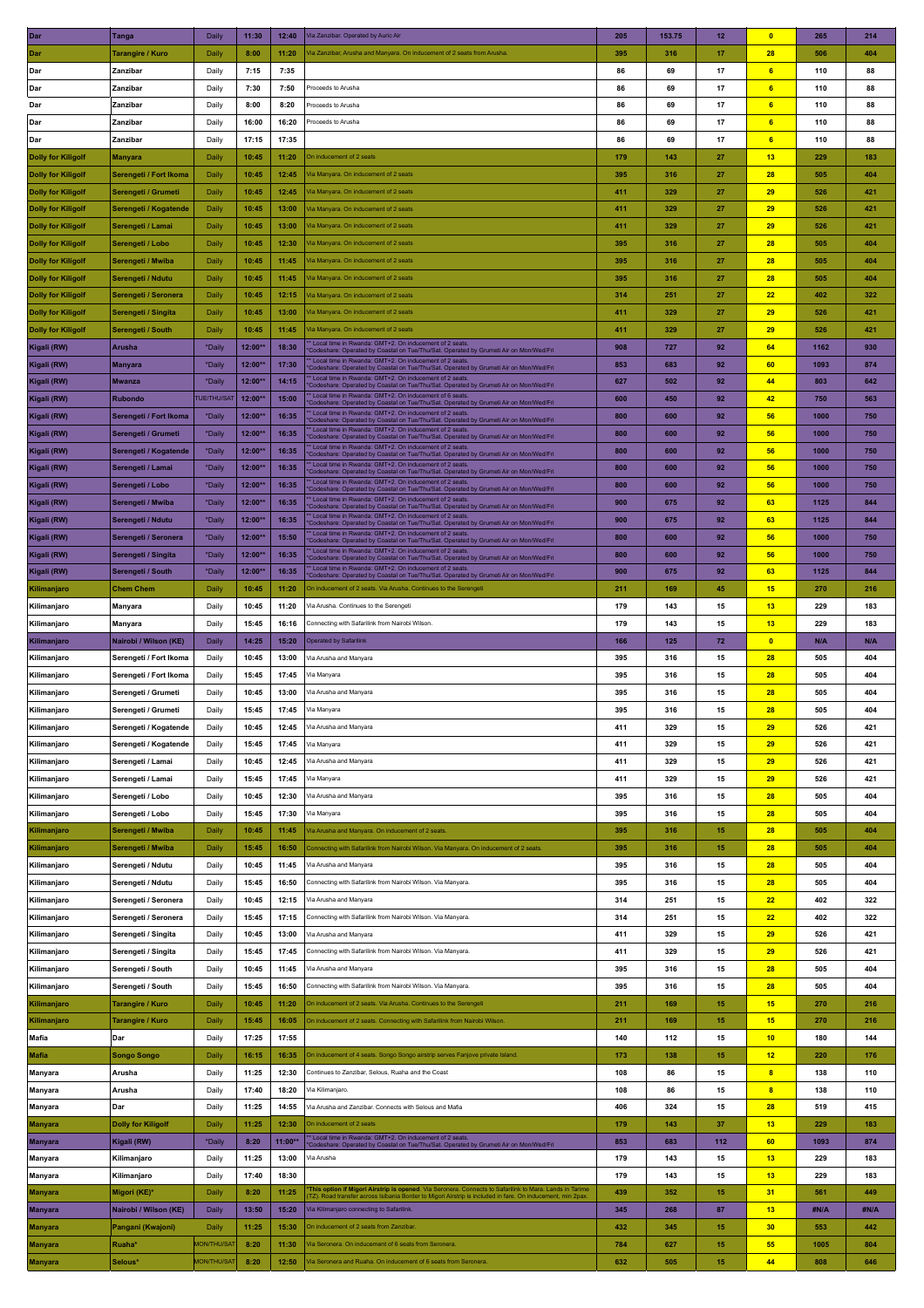| <b>Manyara</b>        | Serengeti / Fort Ikoma  | Daily              | 8:20  | 9:20      |                                                                                                                                                                                                                                         | 276 | 221   | 15                | 19             | 353        | 282  |
|-----------------------|-------------------------|--------------------|-------|-----------|-----------------------------------------------------------------------------------------------------------------------------------------------------------------------------------------------------------------------------------------|-----|-------|-------------------|----------------|------------|------|
|                       | Serengeti / Fort Ikoma  | Daily              | 11:30 | 13:00     |                                                                                                                                                                                                                                         | 276 | 221   | 15                | 19             | 353        | 282  |
| <b>Manyara</b>        |                         |                    |       |           |                                                                                                                                                                                                                                         |     |       |                   |                |            |      |
| Manyara               | Serengeti / Grumeti     | Daily              | 8:20  | 9:10      |                                                                                                                                                                                                                                         | 276 | 221   | 15                | 19             | 353        | 282  |
| <b>Manyara</b>        | Serengeti / Grumeti     | Daily              | 11:30 | 13:00     |                                                                                                                                                                                                                                         | 276 | 221   | 15                | 19             | 353        | 282  |
| <b>Manyara</b>        | Serengeti / Kogatende   | Daily              | 8:20  | 10:05     |                                                                                                                                                                                                                                         | 276 | 221   | 15                | 19             | 353        | 282  |
| <b>Manyara</b>        | Serengeti / Kogatende   | Daily              | 11:30 | 12:45     |                                                                                                                                                                                                                                         | 276 | 221   | 15                | 19             | 353        | 282  |
|                       |                         |                    |       |           |                                                                                                                                                                                                                                         |     |       |                   |                |            |      |
| <b>Manyara</b>        | Serengeti / Kogatende   | Daily              | 16:25 | 17:45     |                                                                                                                                                                                                                                         | 276 | 221   | 15                | 19             | 353        | 282  |
| <b>Manyara</b>        | Serengeti / Lamai       | Daily              | 8:20  | 10:10     |                                                                                                                                                                                                                                         | 276 | 221   | 15                | 19             | 353        | 282  |
| Manyara               | Serengeti / Lamai       | Daily              | 11:30 | 12:45     |                                                                                                                                                                                                                                         | 276 | 221   | 15                | 19             | 353        | 282  |
| Manyara               | Serengeti / Lamai       | Daily              | 16:25 | 17:45     |                                                                                                                                                                                                                                         | 276 | 221   | 15                | 19             | 353        | 282  |
|                       |                         |                    |       |           |                                                                                                                                                                                                                                         | 276 | 221   |                   |                |            | 282  |
| <b>Manyara</b>        | Serengeti / Lobo        | Daily              | 8:20  | 9:45      |                                                                                                                                                                                                                                         |     |       | 15                | 19             | 353        |      |
| <b>Manyara</b>        | Serengeti / Lobo        | Daily              | 11:30 | 12:30     |                                                                                                                                                                                                                                         | 276 | 221   | 15                | 19             | 353        | 282  |
| <b>Manyara</b>        | Serengeti / Lobo        | Daily              | 16:25 | 17:30     |                                                                                                                                                                                                                                         | 276 | 221   | 15                | 19             | 353        | 282  |
| Manyara               | Serengeti / Mwiba       | Daily              | 8:20  | 8:40      | On inducement of 2 seats                                                                                                                                                                                                                | 216 | 173   | 15                | 15             | 277        | 222  |
| Manyara               | Serengeti / Mwiba       | Daily              | 11:30 | 11:45     | On inducement of 2 seats                                                                                                                                                                                                                | 216 | 173   | 15                | 15             | 277        | 222  |
|                       |                         |                    |       |           |                                                                                                                                                                                                                                         |     |       |                   |                |            |      |
| <b>Manyara</b>        | Serengeti / Mwiba       | Daily              | 16:25 | 16:50     | On inducement of 2 seats.                                                                                                                                                                                                               | 216 | 173   | 15                | 15             | 277        | 222  |
| Manyara               | Serengeti / Ndutu       | Daily              | 8:20  | 8:50      |                                                                                                                                                                                                                                         | 216 | 173   | 15                | 15             | 277        | 222  |
| <b>Manyara</b>        | Serengeti / Ndutu       | Daily              | 11:30 | 11:45     |                                                                                                                                                                                                                                         | 216 | 173   | 15                | 15             | 277        | 222  |
| <b>Manyara</b>        | Serengeti / Ndutu       | Daily              | 16:25 | 16:50     |                                                                                                                                                                                                                                         | 216 | 173   | 15                | 15             | 277        | 222  |
|                       |                         |                    |       |           |                                                                                                                                                                                                                                         |     |       |                   |                |            |      |
| <b>Manyara</b>        | Serengeti / Seronera    | Daily              | 8:20  | 8:55      |                                                                                                                                                                                                                                         | 184 | 147   | 15                | 13             | 236        | 189  |
| <b>Manyara</b>        | Serengeti / Seronera    | Daily              | 11:30 | 12:15     |                                                                                                                                                                                                                                         | 184 | 147   | 15                | 13             | 236        | 189  |
| Manyara               | Serengeti / Seronera    | Daily              | 16:25 | 17:15     |                                                                                                                                                                                                                                         | 184 | 147   | 15                | 13             | 236        | 189  |
| Manyara               | Serengeti / Singita     | Daily              | 8:20  | 9:15      |                                                                                                                                                                                                                                         | 276 | 221   | 15                | 19             | 353        | 282  |
|                       | Serengeti / Singita     | Daily              | 11:30 | 13:00     |                                                                                                                                                                                                                                         | 276 | 221   | 15                | 19             | 353        | 282  |
| <b>Manyara</b>        |                         |                    |       |           |                                                                                                                                                                                                                                         |     |       |                   |                |            |      |
| <b>Manyara</b>        | Serengeti / Singita     | Daily              | 16:25 | 17:45     |                                                                                                                                                                                                                                         | 276 | 221   | 15                | 19             | 353        | 282  |
| <b>Manyara</b>        | Serengeti / South       | Daily              | 8:20  | 8:50      |                                                                                                                                                                                                                                         | 216 | 173   | 15                | 15             | 277        | 222  |
| Manyara               | Serengeti / South       | Daily              | 11:30 | 11:45     |                                                                                                                                                                                                                                         | 216 | 173   | 15                | 15             | 277        | 222  |
| <b>Manyara</b>        | Serengeti / South       | Daily              | 16:25 | 16:50     |                                                                                                                                                                                                                                         | 216 | 173   | 15                | 15             | 277        | 222  |
|                       |                         |                    |       |           | la Seronera. Connects with Safarilink to Mara via Migori (KE). Road transfer across the Isibania Border to                                                                                                                              |     |       |                   |                |            |      |
| Manyara               | <b>Tarime</b>           | Daily              | 8:20  | 10:25     | fligori airstrip to be arranged seperately. On inducement, min 2 pax                                                                                                                                                                    | 373 | 298   | 15                | 26             | 478        | 382  |
| <b>Manyara</b>        | Zanzibar                | Daily              | 11:35 | 14:20     | Via Arusha. Connects with Pemba TZ, Selous and Mafia                                                                                                                                                                                    | 406 | 324   | 15                | 28             | 519        | 415  |
| Migori (KE)           | <b>Manyara</b>          | Daily              | 12:30 | 17:30     | This option if Migori Airstrip is opened. Connects with Safarilink from Mara. The flight departs from<br>[arime (TZ). Road transfer across Isibania Border is included in the fare. On Inducement, minimum 2 pax.                       | 454 | 364   | 15                | 32             | 582        | 466  |
| Migori (KE)           | Serengeti / Fort Ikoma  | Daily              | 12:30 | 15:30     | This option if Migori Airstrip is opened. Connects with Safarilink from Mara. The flight departs from                                                                                                                                   | 357 | 286   | 15                | 25             | 457        | 366  |
|                       |                         |                    |       |           | arime (TZ) after a road transfer across Isibania Border. Included in fare. On Inducement, minimum 2 pax.<br>This option if Migori Airstrip is opened. Connects with Safarilink from Mara. The flight departs from                       |     |       |                   |                |            |      |
| Migori (KE)           | Serengeti / Grumeti     | Daily              | 12:30 | 16:10     | arime (TZ) after a road transfer across Isibania Border. Included in fare. On Inducement, minimum 2 pax                                                                                                                                 | 357 | 286   | 15                | 25             | 457        | 366  |
| Migori (KE)           | Serengeti / Kogatende   | Daily              | 12:30 | 14:50     | This option if Migori Airstrip is opened. Connects with Safarilink from Mara. The flight departs from<br>arime (TZ) after a road transfer across Isibania Border. Included in fare. On Inducement, minimum 2 pax.                       | 324 | 259   | 15                | 23             | 415        | 332  |
| Migori (KE)           | Serengeti / Lamai       | Daily              | 12:30 | 14:45     | This option if Migori Airstrip is opened. Connects with Safarilink from Mara. The flight departs from<br>Tarime (TZ) after a road transfer across Isibania Border. Included in fare. On Inducement, minimum 2 pax                       | 324 | 259   | 15                | 23             | 415        | 332  |
| Migori (KE)           | Serengeti / Lobo        | Daily              | 12:30 | 15:10     | This option if Migori Airstrip is opened. Connects with Safarilink from Mara. The flight departs from<br>arime (TZ) after a road transfer across Isibania Border. Included in fare. On Inducement, minimum 2 pax                        | 357 | 286   | 15                | 25             | 457        | 366  |
|                       |                         | Daily              | 12:30 | 17:05     | This option if Migori Airstrip is opened. Connects with Safarilink from Mara. The flight departs from                                                                                                                                   | 384 | 307   | 15                | 27             | 491        | 393  |
| Migori (KE)           | Serengeti / Mwiba       |                    |       |           | arime (TZ) after a road transfer across Isibania Border. Included in fare. On Inducement, minimum 2 pax                                                                                                                                 |     |       |                   |                |            |      |
|                       |                         |                    |       |           |                                                                                                                                                                                                                                         |     |       |                   |                |            |      |
| Migori (KE)           | Serengeti / Ndutu       | Daily              | 12:30 | 17:05     | This option if Migori Airstrip is opened. Connects with Safarilink from Mara. The flight departs from<br>arime (TZ) after a road transfer across Isibania Border. Included in fare. On Inducement, minimum 2 pax                        | 384 | 307   | 15                | 27             | 491        | 393  |
| Migori (KE)           | Serengeti / Seronera    | Daily              | 12:30 | 16:35     | This option if Migori Airstrip is opened. Connects with Safarilink from Mara. The flight departs from<br>arime (TZ) after a road transfer across Isibania Border. Included in fare. On Inducement, minimum 2 pax                        | 357 | 286   | 15                | 25             | 457        | 366  |
| Migori (KE)           | Serengeti / South       | Daily              | 12:30 | 17:00     |                                                                                                                                                                                                                                         | 384 | 307   | 15                | 27             | 491        | 393  |
|                       |                         |                    |       |           | This option if Migori Airstrip is opened. Connects with Safarilink from Mara. The flight departs from<br>Tarime (TZ) after a road transfer across Isibania Border. Included in fare. On Inducement, minimum 2 pax<br>ri Airstrip is ope |     |       |                   |                |            |      |
| Migori (KE)           | Serengeti / Singita     | Daily              | 12:30 | 15:50     | arime (TZ) after a road transfer across Isibania Border. Included in fare. On Inducement, minimum 2 pax.                                                                                                                                | 357 | 286   | 15                | 25             | 457        | 366  |
| Nairobi / Wilson (KE) | Kilimanjaro             | Daily              | 13:10 | 14:10     | Operated by Safarilink                                                                                                                                                                                                                  | 166 | 125   | 62                | $\bullet$      | <b>N/A</b> | N/A  |
| Nairobi / Wilson (KE) | <b>Manyara</b>          | Daily              | 13:10 | 16:15     | Safarilink flight from Wilson to Kilimanjaro. Coastal flight from Kilimanjaro to Manyara                                                                                                                                                | 345 | 268   | 62                | 13             | #N/A       | #N/A |
| Nairobi / Wilson (KE) | Serengeti / Grumeti     | <b>Daily</b>       | 13:10 | 17:45     | Safarilink flight from Wilson to Kilimanjaro. Coastal flight from Kilimanjaro to Serengeti                                                                                                                                              | 561 | 441   | 62                | 28             | #N/A       | #N/A |
|                       |                         |                    |       |           |                                                                                                                                                                                                                                         |     |       |                   |                |            |      |
| Nairobi / Wilson (KE) | Serengeti / Kogatende   | Daily              | 13:10 | 17:45     | Safarilink flight from Wilson to Kilimanjaro. Coastal flight from Kilimanjaro to Serengeti                                                                                                                                              | 577 | 454   | 62                | 29             | #N/A       | #N/A |
| Nairobi / Wilson (KE) | Serengeti / Lamai       | Daily              | 13:10 | 17:45     | Safarilink flight from Wilson to Kilimanjaro. Coastal flight from Kilimanjaro to Serengeti                                                                                                                                              | 577 | 454   | 62                | 29             | #N/A       | #N/A |
| Nairobi / Wilson (KE) | Serengeti / Lobo        | Daily              | 13:10 | 17:30     | Safarilink flight from Wilson to Kilimanjaro. Coastal flight from Kilimanjaro to Serengeti                                                                                                                                              | 561 | 441   | 62                | 28             | #N/A       | #N/A |
| Nairobi / Wilson (KE) | Serengeti / Ndutu       | Daily              | 13:10 | 16:50     | Safarilink flight from Wilson to Kilimanjaro. Coastal flight from Kilimanjaro to Serengeti                                                                                                                                              | 561 | 441   | 62                | 28             | #N/A       | #N/A |
| Nairobi / Wilson (KE) | Serengeti / Seronera    | Daily              | 13:10 | 17:15     | Safarilink flight from Wilson to Kilimanjaro. Coastal flight from Kilimanjaro to Serengeti                                                                                                                                              | 480 | 376   | 62                | 22             | #N/A       | #N/A |
|                       |                         |                    |       | 17:45     |                                                                                                                                                                                                                                         |     | 454   | 62                | 29             | #N/A       | #N/A |
| Nairobi / Wilson (KE) | Serengeti / Singita     | Daily              | 13:10 |           | Safarilink flight from Wilson to Kilimanjaro. Coastal flight from Kilimanjaro to Serengeti                                                                                                                                              | 577 |       |                   |                |            |      |
| Nairobi / Wilson (KE) | Serengeti / South       | Daily              | 13:10 | 16:50     | Safarilink flight from Wilson to Kilimanjaro. Coastal flight from Kilimanjaro to Serengeti                                                                                                                                              | 561 | 441   | 62                | 28             | #N/A       | #N/A |
| Nairobi / Wilson (KE) | <b>Tarangire / Kuro</b> | <b>Daily</b>       | 13:10 | 16:05     | Safarilink flight from Wilson to Kilimanjaro. Coastal flight from Kilimanjaro to Kuro.<br>On inducement of 2 seats from Kilimanjaro.                                                                                                    | 377 | 294   | 62                | 15             | #N/A       | #N/A |
| Pangani (Kwajoni)     | <b>Arusha</b>           | Daily              | 15:45 | 18:10     | Via Zanzibar. On inducement of 2 seats.                                                                                                                                                                                                 | 287 | 230   | 5                 | 20             | 367        | 294  |
| Pangani (Kwajoni)     | Dar                     | Daily              | 15:45 | 16:40     | Via Zanzibar. On inducement of 2 seats.                                                                                                                                                                                                 | 211 | 169   | -5                | 15             | 270        | 216  |
|                       | Zanzibar                | Daily              | 15:45 | 16:05     | On inducement of 2 seats.                                                                                                                                                                                                               | 125 | 100   | -5                | $\overline{9}$ | 160        | 128  |
| Pangani (Kwajoni)     |                         |                    |       |           |                                                                                                                                                                                                                                         |     |       |                   |                |            |      |
| Pemba <sub>TZ</sub>   | Dar                     | <b>Daily</b>       | 9:10  | 10:20     | Via Zanzibar. Operated by Auric Air                                                                                                                                                                                                     | 150 | 112.5 | 12                | $\bullet$      | 210        | 173  |
| Pemba <sub>TZ</sub>   | Dar                     | <b>Daily</b>       | 12:10 | 13:20     | /ia Zanzibar. Operated by Auric Air                                                                                                                                                                                                     | 150 | 112.5 | 12                | $\bullet$      | 210        | 173  |
| Pemba TZ              | Dar                     | <b>Daily</b>       | 15:10 | 16:20     | Via Zanzibar. Operated by Auric Air                                                                                                                                                                                                     | 150 | 112.5 | 12                | $\bullet$      | 210        | 173  |
| Pemba TZ              | Zanzibar                | Daily              | 9:10  | 9:40      | Operated by Auric Air                                                                                                                                                                                                                   | 100 | 75    | 12                | $\bullet$      | 160        | 135  |
| Pemba TZ              | Zanzibar                | Daily              | 12:10 | 12:40     | Operated by Auric Air                                                                                                                                                                                                                   | 100 | 75    | 12                | $\bullet$      | 160        | 135  |
|                       |                         |                    |       |           |                                                                                                                                                                                                                                         |     |       |                   |                |            |      |
| Pemba <sub>TZ</sub>   | Zanzibar                | Daily              | 15:10 | 15:40     | Operated by Auric Air                                                                                                                                                                                                                   | 100 | 75    | $12 \overline{ }$ | $\bullet$      | 160        | 135  |
| Ruaha*                | Arusha                  | Daily              | 11:45 | 18:20     | /ia Selous and Dar. On inducement of 2 seats.                                                                                                                                                                                           | 709 | 568   | 5                 | 50             | 908        | 727  |
| Ruaha*                | Dar                     | Daily              | 11:45 | 14:20     | Via Zanzibar. Connects with flights to Zanzibar, Mafia. On inducement of 2 seats.                                                                                                                                                       | 416 | 333   | 5                 | 29             | 532        | 426  |
| Ruaha*                | Dar                     | Daily              | 11:45 | 14:00     | /ia Selous. Connects with flights to Zanzibar, Pemba, Mafia. On inducement of 2 seats.                                                                                                                                                  | 416 | 333   | 5                 | 29             | 532        | 426  |
|                       |                         |                    |       |           |                                                                                                                                                                                                                                         |     |       |                   |                |            |      |
| Ruaha*                | <b>Mafia</b>            | Daily              | 11:45 | 16:00     | Via Selous and Dar. On inducement of 2 seats.                                                                                                                                                                                           | 556 | 445   | 5                 | 39             | 712        | 570  |
| Ruaha*                | Selous*                 | Daily              | 11:45 | 13:05     | On inducement of 2 seats.                                                                                                                                                                                                               | 362 | 290   | -5                | 25             | 463        | 370  |
| Ruaha*                | Zanzibar                | Daily              | 11:45 | 14:50     | Via Selous and Dar. On inducement of 2 seats.                                                                                                                                                                                           | 482 | 386   | 5                 | 34             | 617        | 494  |
| Rubondo               | <b>Arusha</b>           | <b>TUE/THU/SAT</b> | 15:15 | 18:20     | On inducement of 6 seats.                                                                                                                                                                                                               | 590 | 472   | 5                 | 41             | 755        | 604  |
| <b>Rubondo</b>        | Kigali (RW)             | <b>TUE/THU/SAT</b> | 10:40 | $11:45**$ | Codeshare: Operated by Coastal on Tue/Thu/Sat. Operated by Grumeti Air on Mon/Wed/Fri                                                                                                                                                   | 600 | 450   | 92                | 42             | 750        | 563  |
|                       |                         |                    |       |           | * Local time in Rwanda: GMT+2. On inducement of 6 seats.<br>'Codeshare: Operated by Coastal on Tue/Thu/Sat. Operated by Grumeti Air on Mon/Wed/Fri<br>On inducement of 6 seats                                                          |     |       |                   |                |            |      |
| Rubondo               | <b>Manyara</b>          | <b>TUE/THU/SAT</b> | 15:15 | 17:30     | Codeshare: Operated by Coastal on Tue/Thu/Sat. Operated by Grumeti Air on Mon/Wed/Fri                                                                                                                                                   | 525 | 420   | $\sqrt{5}$        | 37             | 673        | 539  |
| <b>Rubondo</b>        | Serengeti / Fort Ikoma  | TUE/THU/SAT        | 15:15 | 17:20     | On inducement of 6 seats<br>Codeshare: Operated by Coastal on Tue/Thu/Sat. Operated by Grumeti Air on Mon/Wed/Fri<br>On inducement of 6 seats.                                                                                          | 370 | 273   | $\sqrt{5}$        | 26             | 463        | 347  |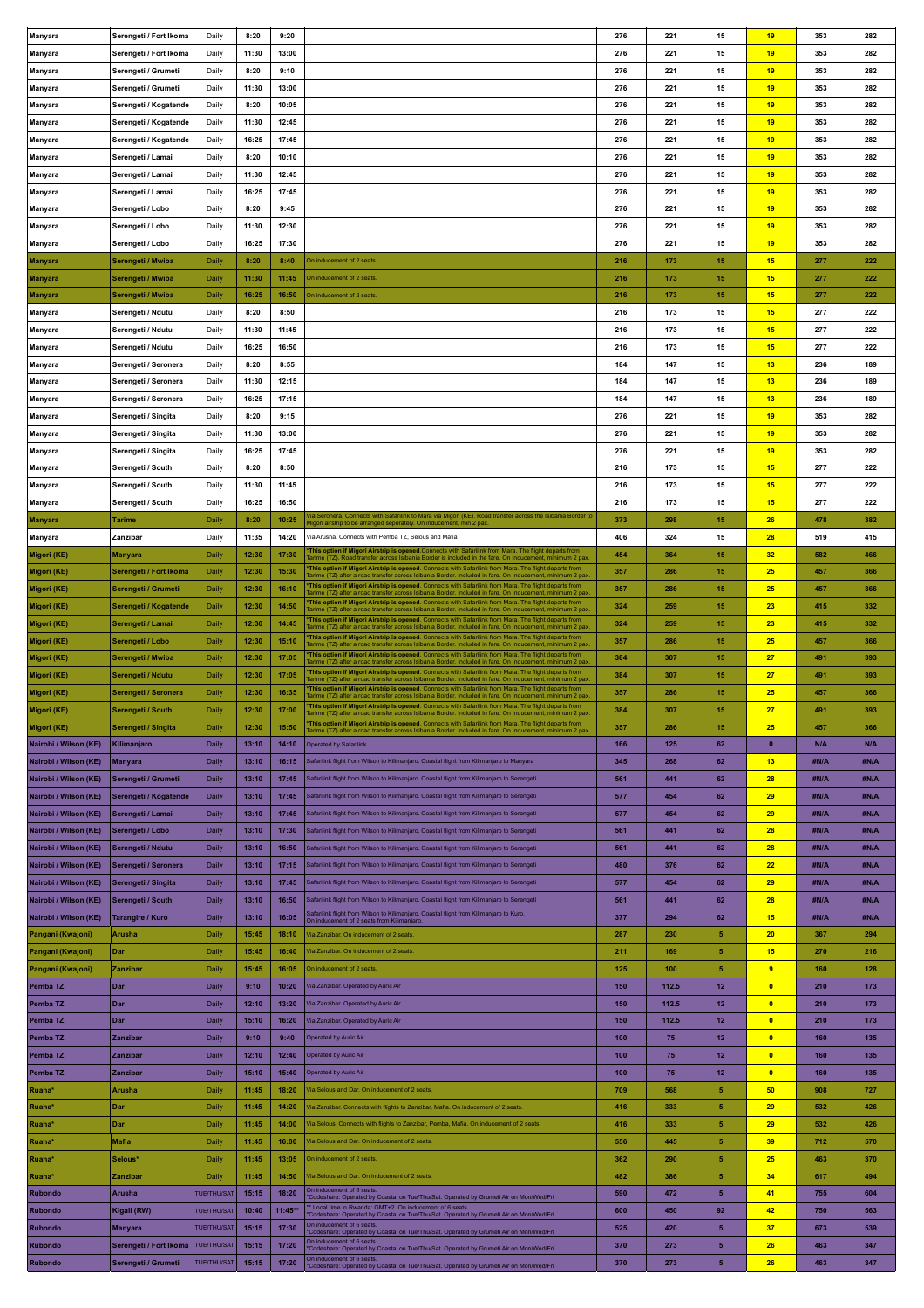| Rubondo                | Serengeti / Kogatende     | <b>TUE/THU/SAT</b> | 15:15 | 17:20   | On inducement of 6 seats<br>Codeshare: Operated by Coastal on Tue/Thu/Sat. Operated by Grumeti Air on Mon/Wed/Fri                                                                                  | 370 | 273 | 5                       | 26              | 463  | 347  |
|------------------------|---------------------------|--------------------|-------|---------|----------------------------------------------------------------------------------------------------------------------------------------------------------------------------------------------------|-----|-----|-------------------------|-----------------|------|------|
| Rubondo                | Serengeti / Lamai         | <b>TUE/THU/SAT</b> | 15:15 | 17:20   | On inducement of 6 seats<br>Codeshare: Operated by Coastal on Tue/Thu/Sat. Operated by Grumeti Air on Mon/Wed/Fri                                                                                  | 370 | 273 | 5                       | 26              | 463  | 347  |
| <b>Rubondo</b>         | Serengeti / Lobo          | <b>TUE/THU/SAT</b> | 15:15 | 17:20   | On inducement of 6 seats                                                                                                                                                                           | 370 | 273 | 5                       | 26              | 463  | 347  |
| <b>Rubondo</b>         | Serengeti / Ndutu         | <b>TUE/THU/SAT</b> | 15:15 | 17:20   | Codeshare: Operated by Coastal on Tue/Thu/Sat. Operated by Grumeti Air on Mon/Wed/Fri<br>On inducement of 6 seats.                                                                                 | 370 | 273 | 5                       | 26              | 463  | 347  |
|                        |                           | <b>TUE/THU/SAT</b> |       |         | Codeshare: Operated by Coastal on Tue/Thu/Sat. Operated by Grumeti Air on Mon/Wed/Fri<br>On inducement of 6 seats                                                                                  |     |     | $\overline{5}$          |                 |      |      |
| <b>Rubondo</b>         | Serengeti / Mwiba         |                    | 15:15 | 17:20   | Codeshare: Operated by Coastal on Tue/Thu/Sat. Operated by Grumeti Air on Mon/Wed/Fri<br>On inducement of 6 seats                                                                                  | 370 | 273 |                         | 26              | 463  | 347  |
| <b>Rubondo</b>         | Serengeti / Seronera      | <b>TUE/THU/SAT</b> | 15:15 | 16:35   | Codeshare: Operated by Coastal on Tue/Thu/Sat. Operated by Grumeti Air on Mon/Wed/Fri<br>On inducement of 6 seats                                                                                  | 370 | 273 | 5                       | 26              | 463  | 347  |
| Rubondo                | Serengeti / Singita       | <b>TUE/THU/SAT</b> | 15:15 | 17:20   | Codeshare: Operated by Coastal on Tue/Thu/Sat. Operated by Grumeti Air on Mon/Wed/Fri                                                                                                              | 370 | 273 | 5                       | 26              | 463  | 347  |
| <b>Rubondo</b>         | Serengeti / South         | <b>TUE/THU/SAT</b> | 15:15 | 17:20   | In inducement of 6 seats<br>Codeshare: Operated by Coastal on Tue/Thu/Sat. Operated by Grumeti Air on Mon/Wed/Fri                                                                                  | 370 | 273 | 5                       | 26              | 463  | 347  |
| Selous*                | Arusha                    | Daily              | 12:50 | 18:15   | /ia Dar and Zanzibar. On inducement of 2 seats.                                                                                                                                                    | 465 | 372 | 5                       | 33 <sub>o</sub> | 596  | 477  |
| Selous*                | Dar                       | Daily              | 8:15  | 9:30    | Operated by Safari Air Link On inducement of 2 seats                                                                                                                                               | 185 | 185 | 5                       | 13              | 242  | 242  |
| Selous*                | Dar                       | Daily              | 12:50 | 14:00   | On inducement of 2 seats. Connects to Zanzibar, Pemba, Tanga, and Mafia                                                                                                                            | 185 | 185 | 5                       | 13              | 242  | 242  |
| Selous*                | Dar                       | Daily              | 15:10 | 17:00   | Operated by Safari Air Link. On inducement of 2 seats. Via Zanzibar                                                                                                                                | 185 | 185 | 5                       | 13              | 242  | 242  |
| Selous*                | Mafia                     | Daily              | 12:50 | 16:00   | Via Dar. On inducement of 2 seats to Dar                                                                                                                                                           | 314 | 251 | 5                       | 22              | 402  | 321  |
| Selous*                | Ruaha*                    |                    | 9:20  | 11:00   | Via Dar. On inducement of 2 seats to Dar                                                                                                                                                           | 362 | 290 | 5                       | 25              | 463  | 370  |
|                        |                           | Daily              |       |         |                                                                                                                                                                                                    |     |     |                         |                 |      |      |
| Selous*                | <b>Songo Songo</b>        | Daily              | 12:50 | 16:35   | Via Dar and Mafia. On inducement of 4 seats. Songo Songo airstrip serves Fanjove private Island.                                                                                                   | 438 | 350 | 5                       | 31              | 560  | 448  |
| Selous*                | Zanzibar                  | Daily              | 12:50 | 14:50   | Via Dar. On inducement of 2 seats to Dar                                                                                                                                                           | 238 | 190 | 5                       | 17              | 305  | 244  |
| Serengeti / Fort Ikoma | Arusha                    | Daily              | 10:00 | 11:45   | Via Manayara                                                                                                                                                                                       | 330 | 264 | 5                       | 23              | 422  | 338  |
| Serengeti / Fort Ikoma | Arusha                    | Daily              | 15:45 | 18:20   | Via Manyara and Kilimanjaro                                                                                                                                                                        | 330 | 264 | 5                       | 23              | 422  | 338  |
| Serengeti / Fort Ikoma | l Dar                     | Daily              | 10:00 | 13:35   | Via Seronera and Zanzibar.                                                                                                                                                                         | 627 | 502 | 5                       | 44              | 803  | 642  |
| Serengeti / Fort Ikoma | Dar                       | Daily              | 10:00 | 14:55   | Via Manyara, Arusha and Zanzibar                                                                                                                                                                   | 627 | 502 | 5                       | 44              | 803  | 642  |
| Serengeti / Fort Ikoma | <b>Chem Chem</b>          | Daily              | 10:00 | 12:30   | Via Manyara. On inducement of 2 seats                                                                                                                                                              | 482 | 386 | 35                      | 34              | 617  | 494  |
| Serengeti / Fort Ikoma | <b>Dolly for Kiligolf</b> | Daily              | 10:00 | 12:30   | Via Manyara, On inducement of 2 seats                                                                                                                                                              | 395 | 316 | 27                      | 28              | 505  | 404  |
| Serengeti / Fort Ikoma | Kigali (RW)               | *Daily             | 8:30  | 11:00** | Local time in Rwanda: GMT+2. On inducement of 2 seats.                                                                                                                                             | 800 | 600 | 92                      | 56              | 1000 | 750  |
|                        |                           |                    |       |         | Codeshare: Operated by Coastal on Tue/Thu/Sat. Operated by Grumeti Air on Mon/Wed/Fri                                                                                                              |     |     |                         |                 |      |      |
| Serengeti / Fort Ikoma | Kilimaniaro               | Daily              | 10:00 | 13:00   | Via Arusha                                                                                                                                                                                         | 395 | 316 | 5                       | 28              | 505  | 404  |
| Serengeti / Fort Ikoma | Kilimanjaro               | Daily              | 15:45 | 18:30   |                                                                                                                                                                                                    | 395 | 316 | 5                       | 28              | 505  | 404  |
| Serengeti / Fort Ikoma | <b>Mafia</b>              | Daily              | 10:00 | 16:00   | Via Manyara, Arusha, Zanzibar and Dar                                                                                                                                                              | 768 | 614 | 5                       | 54              | 984  | 787  |
| Serengeti / Fort Ikoma | Manyara                   | Daily              | 10:00 | 11:25   |                                                                                                                                                                                                    | 276 | 221 | 5                       | 19              | 353  | 282  |
| Serengeti / Fort Ikoma | <b>Manyara</b>            | Daily              | 15:45 | 17:30   |                                                                                                                                                                                                    | 276 | 221 | 5                       | 19              | 353  | 282  |
| Serengeti / Fort Ikoma | Migori (KE)               | Daily              | 9:20  | 11:25   | This option if Migori Airstrip is open. Connects with Safarilink to Mara. Lands in Tarime (TZ), connects<br>Isibania Border to Migori Airstrip. Included in fare. On inducement, min 2 pay         | 357 | 286 | 5                       | 25              | 457  | 366  |
| Serengeti / Fort Ikoma | Nairobi / Wilson (KE)     | Daily              | 10:00 | 15:20   | Via Manyara, Arusha and Kilimanjaro, connecting with Safarilink.                                                                                                                                   | 561 | 441 | 77                      | 28              | #N/A | #N/A |
| Serengeti / Fort Ikoma | Pangani (Kwajoni)         | Daily              | 10:00 | 15:30   | Via Manyara, Arusha, and Zanzibar. On inducement of 2 seats from Zanzibar.                                                                                                                         | 654 | 523 | 5                       | 46              | 837  | 670  |
| Serengeti / Fort Ikoma | Ruaha <sup>®</sup>        | <b>MON/THU/SA</b>  | 9:15  | 11:30   | onnects with Ruaha Flight in Seronera. Operates from June to February                                                                                                                              | 649 | 519 | 5                       | 45              | 831  | 665  |
| Serengeti / Fort Ikoma | <b>Rubondo</b>            | <b>TUE/THU/SAT</b> | 8:30  | 10:25   | In inducement of 6 seats from Seronera<br>On inducement of 6 seats.                                                                                                                                | 370 | 273 | 5                       | 26              | 463  | 347  |
|                        |                           | <b>MON/THU/SA</b>  | 9:15  | 13:05   | Codeshare: Operated by Coastal on Tue/Thu/Sat. Operated by Grumeti Air on Mon/Wed/Fri<br>la Seronera to Ruaha. Connects with Ruaha - Selous flight in Msembe airstric                              |     | 653 | 5                       | 57              |      |      |
| Serengeti / Fort Ikoma | Selous*                   |                    |       |         | On inducement of 6 seats from Seronera. Operates from June to February<br>This option if Migori Airstrip is open. Connects with Safarilink to Mara via Migori (KE), after a road                   | 817 |     | 5                       |                 | 1047 | 837  |
| Serengeti / Fort Ikoma | <b>Tarime</b>             | Daily              | 9:20  | 10:25   | er across the border (to be arranged seperately). On inducement, min 2 pax.                                                                                                                        | 297 | 238 |                         | 21              | 381  | 305  |
| Serengeti / Fort Ikoma | Zanzibar                  | Daily              | 10:00 | 13:00   | Via Seronera                                                                                                                                                                                       | 627 | 502 | 5                       | 44              | 803  | 642  |
| Serengeti / Fort Ikoma | Zanzibar                  | Daily              | 10:00 | 14:20   | Via Manyara, Arusha                                                                                                                                                                                | 627 | 502 | 5                       | 44              | 803  | 642  |
| Serengeti / Grumeti    | Arusha                    | Daily              | 10:15 | 11:45   | Via Manayara                                                                                                                                                                                       | 341 | 273 | 5                       | 24              | 437  | 350  |
| Serengeti / Grumeti    | Arusha                    | Daily              | 16:15 | 18:20   | Via Manyara and Kilimanjaro                                                                                                                                                                        | 341 | 273 | 5                       | 24              | 437  | 350  |
| Serengeti / Grumeti    | <b>Chem Chem</b>          | Daily              | 10:00 | 12:30   | Via Manyara. On inducement of 2 seats                                                                                                                                                              | 482 | 386 | 35                      | 34              | 617  | 494  |
| Serengeti / Grumeti    | Dar                       | Daily              | 10:15 | 13:35   | Via Seronera and Zanzibar.                                                                                                                                                                         | 627 | 502 | 5                       | 44              | 803  | 642  |
| Serengeti / Grumeti    | Dar                       | Daily              | 10:15 | 14:55   | Via Manyara, Arusha and Zanzibar                                                                                                                                                                   | 627 | 502 | 5                       | 44              | 803  | 642  |
| Serengeti / Grumeti    | <b>Dolly for Kiligolf</b> | Daily              | 10:15 | 12:30   | Via Manyara. On inducement of 2 seats                                                                                                                                                              | 411 | 329 | 27                      | 29              | 526  | 421  |
| Serengeti / Grumeti    | Kigali (RW)               | *Daily             | 8:30  | 11:00** | Local time in Rwanda: GMT+2. On inducement of 2 seats.<br>Codeshare: Operated by Coastal on Tue/Thu/Sat. Operated by Grumeti Air on Mon/Wed/Fri                                                    | 800 | 600 | 92                      | 56              | 1000 | 750  |
| Serengeti / Grumeti    | Kilimanjaro               | Daily              | 10:15 | 13:00   | Via Arusha                                                                                                                                                                                         | 411 | 329 | 5                       | 29              | 526  | 421  |
| Serengeti / Grumeti    | Kilimanjaro               | Daily              | 16:15 | 18:30   |                                                                                                                                                                                                    | 411 | 329 | 5                       | 29              | 526  | 421  |
|                        |                           |                    |       |         |                                                                                                                                                                                                    |     |     |                         |                 |      |      |
| Serengeti / Grumeti    | Mafia                     | Daily              | 10:15 | 16:00   | Via Manyara, Arusha, Zanzibar and Dar                                                                                                                                                              | 763 | 610 | 5                       | 53              | 977  | 782  |
| Serengeti / Grumeti    | Manyara                   | Daily              | 10:15 | 11:25   |                                                                                                                                                                                                    | 276 | 221 | 5                       | 19              | 353  | 282  |
| Serengeti / Grumeti    | Manyara                   | Daily              | 16:15 | 17:30   | This option if Migori Airstrip is open. Connects with Safarilink to Mara. Lands in Tarime (TZ) Road                                                                                                | 276 | 221 | 5                       | 19              | 353  | 282  |
| Serengeti / Grumeti    | Migori (KE)               | Daily              | 9:10  | 11:25   | ansfer across Isibania Border to Migori Airstrip included in the fare. On inducement, min 2 pax                                                                                                    | 357 | 286 | 5                       | 25              | 457  | 366  |
| Serengeti / Grumeti    | Nairobi / Wilson (KE)     | <b>Daily</b>       | 10:15 | 15:20   | Via Manyara, Arusha and Kilimanjaro, connecting with Safarilink.                                                                                                                                   | 577 | 454 | 77                      | 29              | #N/A | #N/A |
| Serengeti / Grumeti    | Pangani (Kwajoni)         | Daily              | 10:15 | 15:30   | Via Manyara, Arusha, and Zanzibar. On inducement of 2 seats from Zanzibar.                                                                                                                         | 654 | 523 | 5                       | 46              | 837  | 669  |
| Serengeti / Grumeti    |                           |                    |       |         |                                                                                                                                                                                                    |     |     |                         |                 |      | 665  |
| Serengeti / Grumeti    | Ruaha*                    | <b>MON/THU/SA</b>  | 10:15 | 11:30   | connects with Ruaha Flight in Seronera. On inducement of 6 seats from Seronera.<br>Operates from June to February                                                                                  | 649 | 519 | 5                       | 45              | 831  |      |
|                        | <b>Rubondo</b>            | <b>TUE/THU/SAT</b> | 8:30  | 10:25   | On inducement of 6 seats<br>Codeshare: Operated by Coastal on Tue/Thu/Sat. Operated by Grumeti Air on Mon/Wed/Fri                                                                                  | 370 | 273 | $\overline{\mathbf{5}}$ | 26              | 463  | 347  |
| Serengeti / Grumeti    | Selous*                   | <b>MON/THU/SA</b>  | 10:15 | 13:05   | la Seronera to Ruaha. Connects with Ruaha - Selous flight in Msembe airstrip.<br>On inducement of 6 seats from Seronera. Operates from June to February                                            | 649 | 519 | 5                       | 45              | 831  | 665  |
| Serengeti / Grumeti    | Serengeti / Fort Ikoma    | Daily              | 9:10  | 9:20    |                                                                                                                                                                                                    | 276 | 221 | 5                       | 19              | 353  | 282  |
| Serengeti / Grumeti    | Serengeti / Kogatende     | Daily              | 9:10  | 10:05   |                                                                                                                                                                                                    | 276 | 221 | 5                       | 19              | 353  | 282  |
| Serengeti / Grumeti    | Serengeti / Lamai         | Daily              | 9:10  | 10:10   |                                                                                                                                                                                                    | 276 | 221 | 5                       | 19              | 353  | 282  |
| Serengeti / Grumeti    | Serengeti / Lobo          | Daily              | 9:10  | 9:45    |                                                                                                                                                                                                    | 276 | 221 | 5                       | 19              | 353  | 282  |
|                        |                           |                    |       |         | On Inducement of 2 seats.                                                                                                                                                                          | 276 | 221 | 5                       | 19              | 353  | 282  |
| Serengeti / Grumeti    | Serengeti / Mwiba         | Daily              | 10:15 | 11:00   |                                                                                                                                                                                                    |     |     | 5                       |                 |      |      |
| Serengeti / Grumeti    | Serengeti / Ndutu         | Daily              | 10:15 | 10:55   |                                                                                                                                                                                                    | 276 | 221 |                         | 19              | 353  | 282  |
| Serengeti / Grumeti    | Serengeti / Seronera      | Daily              | 10:15 | 10:30   |                                                                                                                                                                                                    | 276 | 221 | 5                       | 19              | 353  | 282  |
| Serengeti / Grumeti    | Serengeti / Singita       | Daily              | 9:10  | 9:15    |                                                                                                                                                                                                    | 276 | 221 | 5                       | 19              | 353  | 282  |
| Serengeti / Grumeti    | <b>Tarangire / Kuro</b>   | Daily              | 10:15 | 11:25   | On Inducement of 2 seats.                                                                                                                                                                          | 482 | 386 | 5                       | 34              | 617  | 494  |
| Serengeti / Grumeti    | Tarangire / Kuro          | Daily              | 16:15 | 17:30   | On Inducement of 2 seats.                                                                                                                                                                          | 482 | 386 | 5                       | 34              | 617  | 494  |
| Serengeti / Grumeti    | Tarime                    | Daily              | 9:10  | 10:25   | This option if Migori Airstrip is open. Connects with Safarilink to Maasai Mara via Migori (KE), after a<br>road transfer across the border (to be arranged seperately). On inducement, min 2 pax. | 297 | 238 | 5                       | 21              | 381  | 305  |
| Serengeti / Grumeti    | Zanzibar                  | Daily              | 10:15 | 13:00   | Via Seronera.                                                                                                                                                                                      | 627 | 502 | 5                       | 44              | 803  | 642  |
| Serengeti / Grumeti    | Zanzibar                  | Daily              | 10:15 | 14:20   | Via Manyara, Arusha                                                                                                                                                                                | 627 | 502 | 5                       | 44              | 803  | 642  |
| Serengeti / Kogatende  | Arusha                    | Daily              | 9:25  | 11:45   | Via Manayara                                                                                                                                                                                       | 341 | 273 | 5                       | 24              | 437  | 350  |
| Serengeti / Kogatende  | Arusha                    | Daily              | 14:55 | 18:20   | Via Manyara and Kilimanjaro                                                                                                                                                                        | 341 | 273 | 5                       | 24              | 437  | 350  |
| Serengeti / Kogatende  | <b>Chem Chem</b>          | Daily              | 10:00 | 12:30   | Via Manyara. On inducement of 2 seats                                                                                                                                                              | 482 | 386 | 35                      | 34              | 617  | 494  |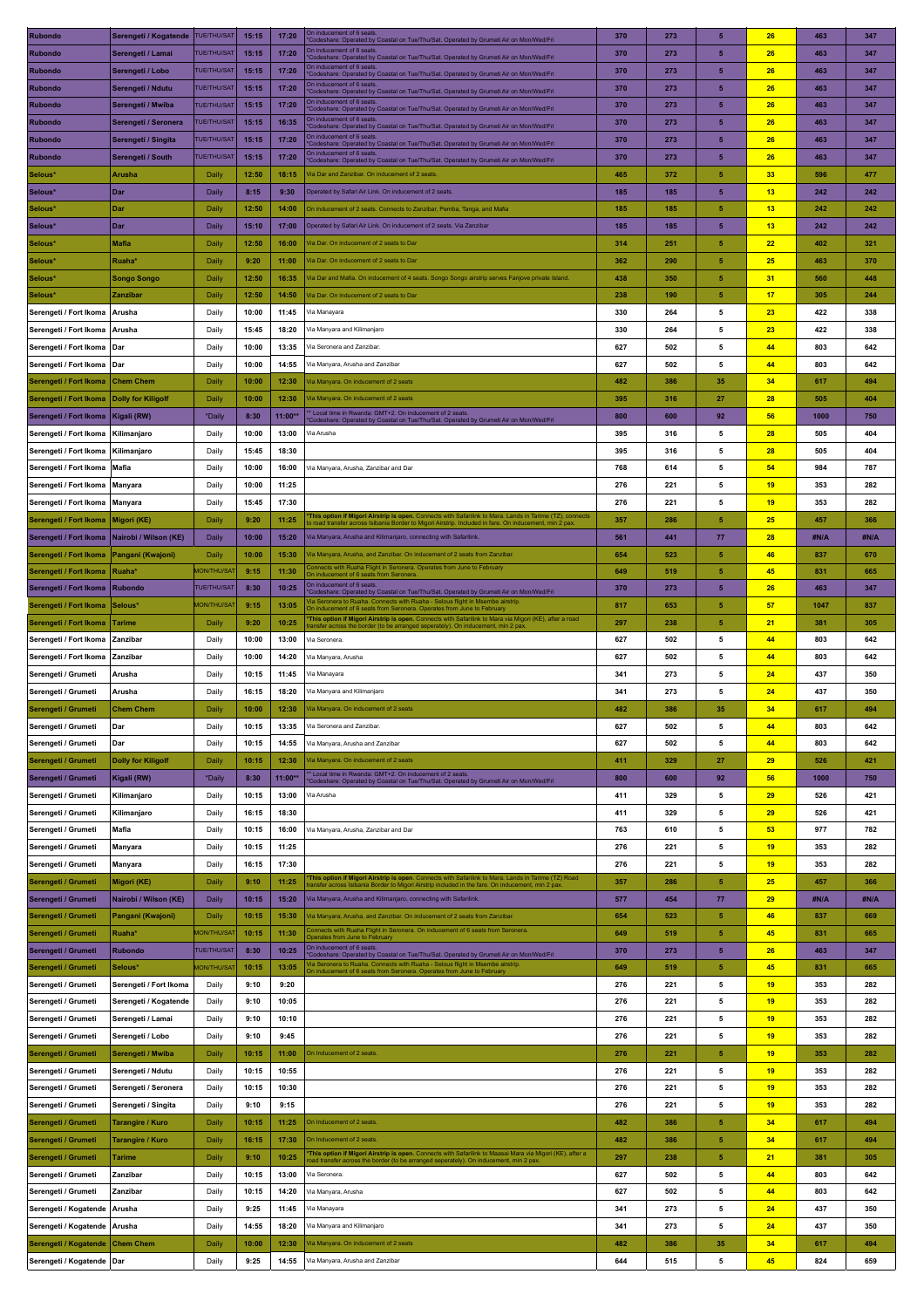| Serengeti / Kogatende                      | Dar                                       | Daily                    | 10:20        | 13:35          | Via Zanzibar                                                                                                                                                                                              | 644        | 515        | 5          | 45              | 824         | 659        |
|--------------------------------------------|-------------------------------------------|--------------------------|--------------|----------------|-----------------------------------------------------------------------------------------------------------------------------------------------------------------------------------------------------------|------------|------------|------------|-----------------|-------------|------------|
| Serengeti / Kogatende   Dolly for Kiligolf |                                           | Daily                    | 9:25         | 12:30          | /ia Manyara. On inducement of 2 seats                                                                                                                                                                     | 411        | 329        | 27         | 29              | 526         | 421        |
| Serengeti / Kogatende                      | Kigali (RW)                               | *Daily                   | 8:30         | 11:00*         | Local time in Rwanda: GMT+2. On inducement of 2 seats<br>Codeshare: Operated by Coastal on Tue/Thu/Sat. Operated by Grumeti Air on Mon/Wed/Fri                                                            | 800        | 600        | 92         | 56              | 1000        | 750        |
| Serengeti / Kogatende                      | Kilimanjaro                               | Daily                    | 9:25         | 13:00          | /ia Arusha                                                                                                                                                                                                | 411        | 329        | 5          | 29              | 526         | 421        |
| Serengeti / Kogatende                      | Kilimanjaro                               | Daily                    | 14:55        | 18:30          |                                                                                                                                                                                                           | 411        | 329        | 5          | 29              | 526         | 421        |
| Serengeti / Kogatende                      | Mafia                                     | Daily                    | 9:25         | 16:00          | /ia Manyara, Arusha, Zanzibar and Dar                                                                                                                                                                     | 783        | 626        | 5          | 55              | 1003        | 802        |
| Serengeti / Kogatende                      | Manyara                                   | Daily                    | 9:25         | 11:25          |                                                                                                                                                                                                           | 276        | 221        | 5          | 19              | 353         | 282        |
| Serengeti / Kogatende                      | Manyara                                   | Daily                    | 14:55        | 17:30          |                                                                                                                                                                                                           | 276        | 221        | 5          | 19              | 353         | 282        |
| Serengeti / Kogatende                      | Migori (KE)                               | Daily                    | 10:05        | 11:25          | This option if Migori Airstrip is open. Connects with Safarilink to Mara. Lands in Tarime (TZ). Road<br>ransfer across Isibania Border to Migori Airstrip included in the fare. On inducement, min 2 pax. | 324        | 259        | 5          | 23              | 415         | 332        |
| Serengeti / Kogatende                      | Nairobi / Wilson (KE)                     | <b>Daily</b>             | 9:25         | 15:20          | /ia Manyara, Arusha and Kilimanjaro, connecting with Safarilink.                                                                                                                                          | 577        | 454        | 77         | 29              | #N/A        | #N/A       |
| Serengeti / Kogatende                      | Pangani (Kwajoni)                         | Daily                    | 9:25         | 15:30          | /ia Manyara, Arusha, and Zanzibar. On inducement of 2 seats from Zanzibar.                                                                                                                                | 670        | 536        | 5          | 47              | 858         | 686        |
| Serengeti / Kogatende                      | Ruaha*                                    | <b>MON/THU/SAT</b>       | 9:30         | 11:30          | Connects with Ruaha Flight in Seronera. On inducement of 6 seats from Seronera.                                                                                                                           | 649        | 519        | 5          | 45              | 831         | 665        |
|                                            | <b>Rubondo</b>                            | <b>TUE/THU/SAT</b>       | 8:30         | 10:25          | berates from June to Februar<br>On inducement of 6 seats                                                                                                                                                  | 370        | 273        | $\sqrt{5}$ | 26              | 463         | 347        |
| Serengeti / Kogatende                      |                                           | <b>MON/THU/SAT</b>       |              |                | Codeshare: Operated by Coastal on Tue/Thu/Sat. Operated by Grumeti Air on Mon/Wed/Fri<br>la Seronera to Ruaha. Connects with Ruaha - Selous flight in Msembe airstrip                                     |            |            |            |                 |             |            |
| Serengeti / Kogatende                      | Selous*                                   |                          | 9:30         | 12:50          | On inducement of 6 seats from Seronera. Operates from June to February                                                                                                                                    | 817        | 653        | 5          | 57              | 1047        | 837        |
| Serengeti / Kogatende                      | Serengeti / Lamai                         | Daily                    | 10:05        | 10:10          |                                                                                                                                                                                                           | 276        | 221        | 5          | 19              | 353         | 282        |
| Serengeti / Kogatende   Serengeti / Lobo   |                                           | Daily                    | 9:25         | 9:45           |                                                                                                                                                                                                           | 276        | 221        | 5          | 19              | 353         | 282        |
| Serengeti / Kogatende   Serengeti / Mwiba  |                                           | Daily                    | 9:25         | 11:00          | On Inducement of 2 seats                                                                                                                                                                                  | 276        | 221        | 5          | 19              | 353         | 282        |
| Serengeti / Kogatende                      | Serengeti / Ndutu                         | Daily                    | 9:25         | 10:55          |                                                                                                                                                                                                           | 276        | 221        | 5          | 19              | 353         | 282        |
| Serengeti / Kogatende                      | Serengeti / Seronera                      | Daily                    | 9:25         | 10:30          |                                                                                                                                                                                                           | 276        | 221        | 5          | 19              | 353         | 282        |
| Serengeti / Kogatende                      | Serengeti / Singita                       | Daily                    | 9:25         | 10:05          |                                                                                                                                                                                                           | 276        | 221        | 5          | 19              | 353         | 282        |
| Serengeti / Kogatende                      | Serengeti / South                         | Daily                    | 9:25         | 10:50          |                                                                                                                                                                                                           | 276        | 221        | 5          | 19              | 353         | 282        |
| Serengeti / Kogatende                      | Tarangire / Kuro                          | Daily                    | 9:25         | 11:25          | On Inducement of 2 seats                                                                                                                                                                                  | 482        | 386        | ${\bf 5}$  | 34              | 617         | 494        |
| Serengeti / Kogatende                      | Tarangire / Kuro                          | Daily                    | 14:55        | 17:30          | On Inducement of 2 seats                                                                                                                                                                                  | 482        | 386        | 5          | 34              | 617         | 494        |
| Serengeti / Kogatende                      | Tarime                                    | Daily                    | 10:05        | 10:25          | This option if Migori Airstrip is open. Connects with Safarilink to Maasai Mara via Migori (KE), after a<br>bad transfer across the border (to be arranged seperately). On inducement, min 2 pax.         | 265        | 212        | 5          | 19              | 339         | 271        |
| Serengeti / Kogatende                      | Zanzibar                                  | Daily                    | 10:20        | 13:00          |                                                                                                                                                                                                           | 644        | 515        | 5          | 45              | 824         | 659        |
| Serengeti / Kogatende                      | Zanzibar                                  | Daily                    | 9:25         | 14:20          | /ia Manyara, Arusha                                                                                                                                                                                       | 644        | 515        | 5          | 45              | 824         | 659        |
| Serengeti / Lamai                          | Arusha                                    | Daily                    | 9:15         | 11:45          | Via Manayara                                                                                                                                                                                              | 341        | 273        | 5          | 24              | 437         | 350        |
| Serengeti / Lamai                          | Arusha                                    | Daily                    | 14:45        | 18:20          | Via Manyara and Kilimanjaro                                                                                                                                                                               | 341        | 273        | 5          | 24              | 437         | 350        |
| Serengeti / Lamai                          | <b>Chem Chem</b>                          | Daily                    | 10:00        | 12:30          | /ia Manyara. On inducement of 2 seats                                                                                                                                                                     | 482        | 386        | 35         | 34              | 617         | 494        |
| Serengeti / Lamai                          | Dar                                       | Daily                    | 9:15         | 13:35          | Via Zanzibar and Seronera                                                                                                                                                                                 | 644        | 515        | 5          | 45              | 824         | 659        |
| Serengeti / Lamai                          | Dar                                       | Daily                    | 9:15         | 14:55          | Via Manyara, Arusha and Zanzibar                                                                                                                                                                          | 644        | 515        | 5          | 45              | 824         | 659        |
| Serengeti / Lamai                          | <b>Dolly for Kiligolf</b>                 | Daily                    | 9:15         | 12:30          | /ia Manyara, On inducement of 2 seats                                                                                                                                                                     | 411        | 329        | 27         | 29              | 526         | 421        |
| Serengeti / Lamai                          | Kigali (RW)                               | *Daily                   | 8:30         | 11:00*         | * Local time in Rwanda: GMT+2. On inducement of 2 seats.<br>'Codeshare: Operated by Coastal on Tue/Thu/Sat. Operated by Grumeti Air on Mon/Wed/Fri                                                        | 800        | 600        | 92         | 56              | 1000        | 750        |
| Serengeti / Lamai                          | Kilimanjaro                               | Daily                    | 9:15         | 13:00          | Via Arusha                                                                                                                                                                                                | 411        | 329        | 5          | 29              | 526         | 421        |
| Serengeti / Lamai                          | Kilimanjaro                               | Daily                    | 14:45        | 18:30          |                                                                                                                                                                                                           | 411        | 329        | 5          | 29              | 526         | 421        |
| Serengeti / Lamai                          | Manyara                                   | Daily                    | 9:15         | 11:25          |                                                                                                                                                                                                           | 276        | 221        | 5          | 19              | 353         | 282        |
| Serengeti / Lamai                          | Manyara                                   | Daily                    | 14:45        | 17:30          |                                                                                                                                                                                                           | 276        | 221        | 5          | 19              | 353         | 282        |
| Serengeti / Lamai                          | Migori (KE)                               | Daily                    | 10:10        | 11:25          | This option if Migori Airstrip is open. Connects with Safarilink to Mara. Lands in Tarime (TZ). Road                                                                                                      | 324        | 259        | 5          | 23              | 415         | 332        |
| Serengeti / Lamai                          | Nairobi / Wilson (KE)                     | Daily                    | 9:15         | 15:20          | ansfer across Isibania Border to Migori Airstrip included in the fare. On inducement, min 2 pax<br>/ia Manyara, Arusha and Kilimanjaro, connecting with Safarilink.                                       | 577        | 454        | 77         | 29              | #N/A        | #N/A       |
|                                            |                                           | Daily                    | 9:15         | 15:30          | la Manyara, Arusha, and Zanzibar. On inducement of 2 seats from Zanzibar.                                                                                                                                 | 670        | 536        | 5          | 47              | 858         | 686        |
| Serengeti / Lamai                          | Pangani (Kwajoni)                         | <b><i>ION/THU/SA</i></b> | 8:30         |                |                                                                                                                                                                                                           | 649        |            | 5          |                 |             |            |
| Serengeti / Lamai<br>Serengeti / Lamai     | Ruaha*<br>Selous*                         | <b>MON/THU/SAT</b>       | 8:30         | 11:30<br>12:50 | Operates from June to February<br>lia Seronera to Ruaha. Connects with Ruaha - Selous flight in Msembe airstrip.                                                                                          | 817        | 519<br>653 | 5          | 45<br>57        | 831<br>1047 | 665<br>837 |
| Serengeti / Lamai                          | <b>Rubondo</b>                            | <b>TUE/THU/SAT</b>       | 8:30         | 10:25          | On inducement of 6 seats from Seronera. Operates from June to February<br>On inducement of 6 seats.                                                                                                       | 370        | 273        | $\sqrt{5}$ | 26              | 347         | 347        |
|                                            |                                           |                          |              | 9:25           | Codeshare: Operated by Coastal on Tue/Thu/Sat. Operated by Grumeti Air on Mon/Wed/Fri                                                                                                                     |            | 221        | 5          | 19              |             | 282        |
| Serengeti / Lamai                          | Serengeti / Kogatende<br>Serengeti / Lobo | Daily                    | 9:15<br>9:15 | 9:45           |                                                                                                                                                                                                           | 276<br>276 | 221        | 5          | 19              | 353<br>353  | 282        |
| Serengeti / Lamai                          |                                           | Daily                    |              |                | On Inducement of 2 seats                                                                                                                                                                                  |            |            |            |                 |             |            |
| Serengeti / Lamai                          | Serengeti / Mwiba                         | Daily                    | 9:15         | 11:00          |                                                                                                                                                                                                           | 276        | 221        | 5<br>5     | 19              | 353         | 282        |
| Serengeti / Lamai                          | Serengeti / Ndutu                         | Daily                    | 9:15         | 10:55          |                                                                                                                                                                                                           | 276        | 221        |            | 19              | 353         | 282        |
| Serengeti / Lamai                          | Serengeti / Seronera                      | Daily                    | 9:15         | 10:30          |                                                                                                                                                                                                           | 276        | 221        | 5          | 19              | 353         | 282        |
| Serengeti / Lamai                          | Serengeti / South                         | Daily                    | 9:15         | 10:50          |                                                                                                                                                                                                           | 276        | 221        | 5          | 19              | 353         | 282        |
| Serengeti / Lamai                          | <b>Tarangire / Kuro</b>                   | Daily                    | 9:15         | 11:25          | On Inducement of 2 seats.                                                                                                                                                                                 | 482        | 386        | 5          | 34              | 617         | 494        |
| Serengeti / Lamai                          | <b>Tarangire / Kuro</b>                   | Daily                    | 14:45        | 17:30          | On Inducement of 2 seats.<br>This option if Migori Airstrip is open. Connects with Safarilink to Maasai Mara via Migori (KE), after a                                                                     | 482        | 386        | 5          | 34              | 617         | 494        |
| Serengeti / Lamai                          | <b>Tarime</b>                             | Daily                    | 10:10        | 10:25          | the border (to be arranged seperately). On inducement, min 2 pax                                                                                                                                          | 265        | 212        | 5          | 19              | 339         | 271        |
| Serengeti / Lamai                          | Zanzibar                                  | Daily                    | 9:15         | 13:00          | Via Seronera.                                                                                                                                                                                             | 644        | 515        | 5          | 45              | 824         | 659        |
| Serengeti / Lamai                          | Zanzibar                                  | Daily                    | 9:15         | 14:20          | /ia Manyara, Arusha                                                                                                                                                                                       | 644        | 515        | 5          | 45 <sub>2</sub> | 824         | 659        |
| Serengeti / Lobo                           | Arusha                                    | Daily                    | 9:45         | 11:45          | /ia Manayara                                                                                                                                                                                              | 330        | 264        | 5          | 23              | 422         | 338        |
| Serengeti / Lobo                           | Arusha                                    | Daily                    | 15:15        | 18:20          | /ia Manyara and Kilimanjaro                                                                                                                                                                               | 330        | 264        | 5          | 23              | 422         | 338        |
| Serengeti / Lobo                           | <b>Chem Chem</b>                          | Daily                    | 10:00        | 12:30          | /ia Manyara. On inducement of 2 seats                                                                                                                                                                     | 482        | 386        | 35         | 34              | 617         | 494        |
| Serengeti / Lobo                           | Dar                                       | Daily                    | 9:45         | 13:35          | Via Seronera and Zanzibar.                                                                                                                                                                                | 627        | 502        | 5          | 44              | 803         | 642        |
| Serengeti / Lobo                           | Dar                                       | Daily                    | 9:45         | 14:55          | /ia Manyara, Arusha and Zanzibar                                                                                                                                                                          | 627        | 502        | 5          | 44              | 803         | 642        |
| Serengeti / Lobo                           | <b>Dolly for Kiligolf</b>                 | Daily                    | 9:45         | 12:30          | /ia Manyara. On inducement of 2 seats                                                                                                                                                                     | 395        | 316        | 27         | 28              | 505         | 404        |
| Serengeti / Lobo                           | Kigali (RW)                               | *Daily                   | 8:30         | 11:00*         | * Local time in Rwanda: GMT+2. On inducement of 2 seats.<br>Codeshare: Operated by Coastal on Tue/Thu/Sat. Operated by Grumeti Air on Mon/Wed/Fri                                                         | 850        | 638        | 92         | 60              | 1063        | 797        |
| Serengeti / Lobo                           | Kilimanjaro                               | Daily                    | 9:45         | 13:00          | /ia Arusha                                                                                                                                                                                                | 395        | 316        | 5          | 28              | 505         | 404        |
| Serengeti / Lobo                           | Kilimanjaro                               | Daily                    | 15:15        | 18:30          |                                                                                                                                                                                                           | 395        | 316        | 5          | 28              | 505         | 404        |
| Serengeti / Lobo                           | Manyara                                   | Daily                    | 9:45         | 11:25          |                                                                                                                                                                                                           | 276        | 221        | 5          | 19              | 353         | 282        |
| Serengeti / Lobo                           | Manyara                                   | Daily                    | 15:15        | 17:30          |                                                                                                                                                                                                           | 276        | 221        | 5          | 19              | 353         | 282        |
| Serengeti / Lobo                           | Migori (KE)                               | Daily                    | 9:45         | 11:25          | This option if Migori Airstrip is open. Connects with Safarilink to Mara. Lands in Tarime (TZ). Road<br>ransfer across Isibania Border to Migori Airstrip included in the fare. On inducement, min 2 pax. | 357        | 286        | 5          | 25              | 457         | 366        |
| Serengeti / Lobo                           | Nairobi / Wilson (KE)                     | Daily                    | 9:45         | 15:20          | Via Manyara, Arusha and Kilimanjaro, connecting with Safarilink.                                                                                                                                          | 561        | 441        | 77         | 28              | #N/A        | #N/A       |
| Serengeti / Lobo                           | Pangani (Kwajoni)                         | Daily                    | 9:45         | 15:30          | /ia Manyara, Arusha, and Zanzibar. On inducement of 2 seats from Zanzibar.                                                                                                                                | 670        | 536        | 5          | 47              | 858         | 686        |
| Serengeti / Lobo                           | Ruaha*                                    | <b>MON/THU/SAT</b>       | 8:45         | 11:30          | Connects with Ruaha Flight in Seronera. On inducement of 6 seats from Seronera.<br>Operates from June to February                                                                                         | 649        | 519        | 5          | 45              | 831         | 665        |
| Serengeti / Lobo                           | <b>Rubondo</b>                            | <b>TUE/THU/SAT</b>       | 8:30         | 10:25          | On inducement of 6 seats<br>Codeshare: Operated by Coastal on Tue/Thu/Sat. Operated by Grumeti Air on Mon/Wed/Fri                                                                                         | 370        | 273        | $\sqrt{5}$ | 26              | 347         | 347        |
| Serengeti / Lobo                           | Selous*                                   | <b>MON/THU/SAT</b>       | 8:45         | 13:05          | la Seronera to Ruaha. Connects with Ruaha - Selous flight in Msembe airstrip.<br>On inducement of 6 seats from Seronera. Operates from June to February                                                   | 817        | 653        | 5          | 57              | 1047        | 837        |
| Serengeti / Lobo                           | Serengeti / Grumeti                       | Daily                    | 9:10         | 9:45           |                                                                                                                                                                                                           | 276        | 221        | 5          | 19              | 353         | 282        |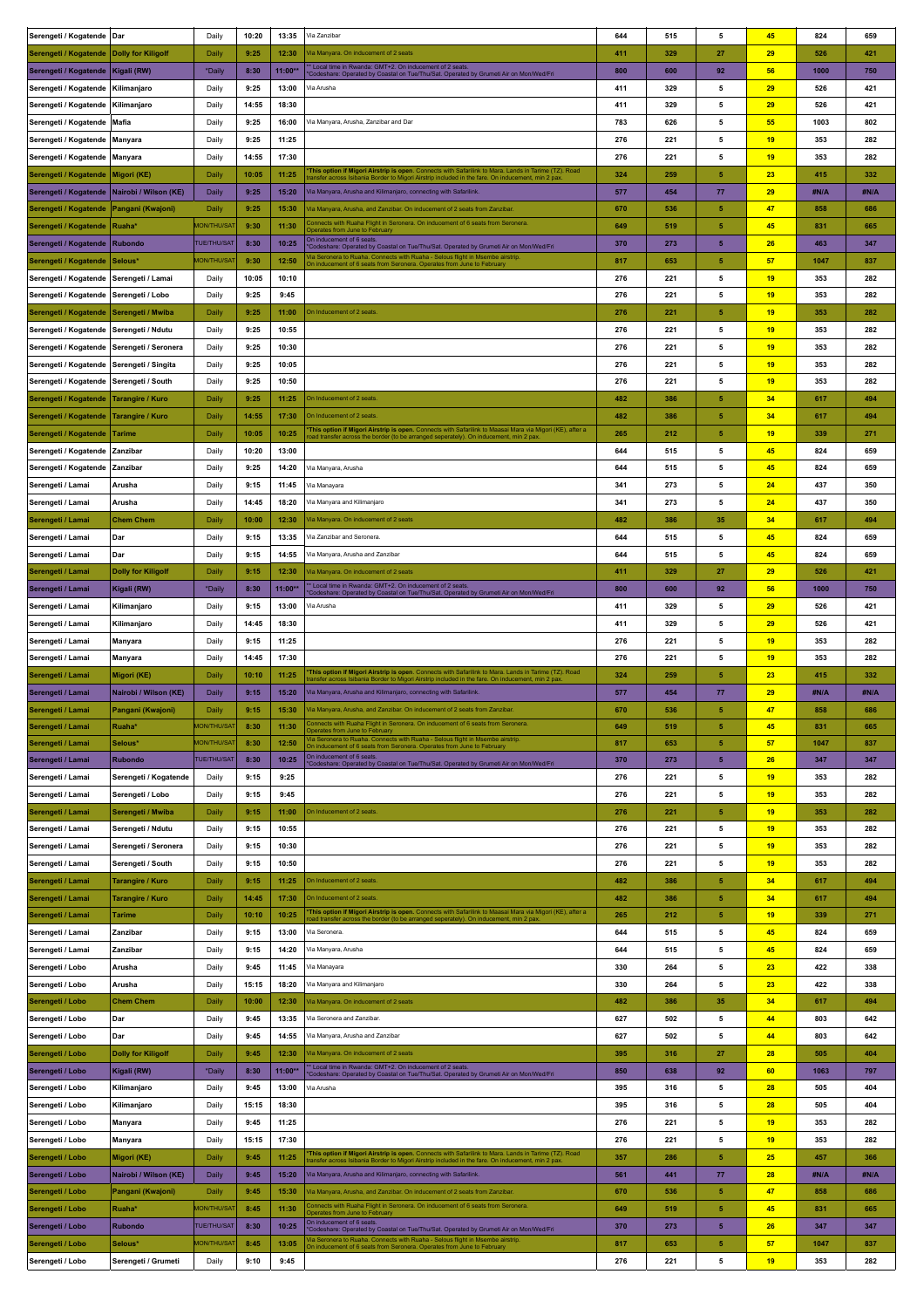| Serengeti / Lobo                             | Serengeti / Kogatende                    | Daily              | 9:45          | 10:05            |                                                                                                                                                                                                                                                                                 | 276        | 221        | 5         | 19       | 353         | 282        |
|----------------------------------------------|------------------------------------------|--------------------|---------------|------------------|---------------------------------------------------------------------------------------------------------------------------------------------------------------------------------------------------------------------------------------------------------------------------------|------------|------------|-----------|----------|-------------|------------|
| Serengeti / Lobo                             | Serengeti / Lamai                        | Daily              | 9:45          | 10:05            |                                                                                                                                                                                                                                                                                 | 276        | 221        | 5         | 19       | 353         | 282        |
| Serengeti / Lobo                             | Serengeti / Ndutu                        | Daily              | 9:45          | 10:55            |                                                                                                                                                                                                                                                                                 | 276        | 221        | 5         | 19       | 353         | 282        |
| Serengeti / Lobo                             | Serengeti / Seronera                     | Daily              | 9:45          | 10:30            |                                                                                                                                                                                                                                                                                 | 276        | 221        | 5         | 19       | 353         | 282        |
| Serengeti / Lobo                             | Serengeti / South                        | Daily              | 9:45          | 10:50            |                                                                                                                                                                                                                                                                                 | 276        | 221        | 5         | 19       | 353         | 282        |
| Serengeti / Lobo                             | Tarangire / Kuro                         | Daily              | 9:45          | 11:25            | On Inducement of 2 seats.                                                                                                                                                                                                                                                       | 482        | 386        | 5         | 34       | 617         | 494        |
| Serengeti / Lobo                             | Tarangire / Kuro                         | Daily              | 15:15         | 17:30            | On Inducement of 2 seats.                                                                                                                                                                                                                                                       | 482        | 386        | 5         | 34       | 617         | 494        |
| Serengeti / Lobo                             | <b>Tarime</b>                            | Daily              | 9:45          | 10:25            | This option if Migori Airstrip is open. Connects with Safarilink to Maasai Mara via Migori (KE), after a                                                                                                                                                                        | 297        | 238        | 5         | 21       | 381         | 305        |
| Serengeti / Lobo                             | Zanzibar                                 | Daily              | 9:45          | 13:00            | oad transfer across the border (to be arranged seperately). On inducement, min 2 pax<br>Via Seronera                                                                                                                                                                            | 627        | 502        | 5         | 44       | 803         | 642        |
| Serengeti / Lobo                             | Zanzibar                                 | Daily              | 9:45          | 14:20            | Via Manyara, Arusha                                                                                                                                                                                                                                                             | 627        | 502        | 5         | 44       | 803         | 642        |
| Serengeti / Mwiba                            | Arusha                                   | Daily              | 11:00         | 11:45            | Via Manayara, on inducement of 2 seats                                                                                                                                                                                                                                          | 330        | 264        | 5         | 23       | 422         | 338        |
| Serengeti / Mwiba                            | Arusha                                   | Daily              | 17:05         | 18:20            | /ia Manayara, on inducement of 2 seats                                                                                                                                                                                                                                          | 330        | 264        | 5         | 23       | 422         | 338        |
| Serengeti / Mwiba                            | <b>Chem Chem</b>                         | Daily              | 10:00         | 12:30            | Via Manyara. On inducement of 2 seats                                                                                                                                                                                                                                           | 373        | 298        | 35        | 26       | 478         | 382        |
| Serengeti / Mwiba                            | Dar                                      | Daily              | 9:00          | 13:35            | /ia Seronera and Zanzibar. On inducement of 2 seats to Arusha.                                                                                                                                                                                                                  | 617        | 494        | 5         | 43       | 789         | 631        |
| Serengeti / Mwiba                            | Dar                                      | Daily              | 11:00         | 14:55            | /ia Arusha and Zanzibar. On inducement of 2 seats untill Arusha.                                                                                                                                                                                                                | 617        | 494        | 5         | 43       | 789         | 631        |
|                                              |                                          |                    | 11:00         | 12:30            | Via Manyara. On inducement of 2 seats                                                                                                                                                                                                                                           | 395        | 316        | 27        | 28       | 505         | 404        |
| Serengeti / Mwiba                            | <b>Dolly for Kiligolf</b>                | Daily              |               |                  | Local time in Rwanda: GMT+2. On inducement of 2 seats.                                                                                                                                                                                                                          |            |            |           |          |             |            |
| Serengeti / Mwiba                            | Kigali (RW)                              | *Daily             | 8:30          | 11:00*           | Codeshare: Operated by Coastal on Tue/Thu/Sat. Operated by Grumeti Air on Mon/Wed/Fri<br>la Manyara and Arusha. On inducement of 2 seats to Arusha.                                                                                                                             | 900        | 675        | 92        | 63       | 1125        | 844        |
| Serengeti / Mwiba                            | Kilimanjaro                              | Daily              | 11:00         | 13:00            |                                                                                                                                                                                                                                                                                 | 395        | 316        | 5         | 28       | 505         | 404        |
| Serengeti / Mwiba                            | Kilimanjaro                              | Daily              | 17:05         | 18:30            | /ia Manyara and Arusha. On inducement of 2 seats to Arusha.                                                                                                                                                                                                                     | 395        | 316        | 5         | 28       | 505         | 404        |
| Serengeti / Mwiba                            | <b>Manyara</b>                           | Daily              | 11:00         | 11:25            | On Inducement of 2 seats.                                                                                                                                                                                                                                                       | 216        | 173        | 5         | 15       | 277         | 222        |
| Serengeti / Mwiba                            | Manyara                                  | Daily              | 17:05         | 17:30            | On Inducement of 2 seats.                                                                                                                                                                                                                                                       | 216        | 173        | 5         | 15       | 277         | 222        |
| Serengeti / Mwiba                            | Migori (KE)                              | Daily              | 8:40          | 11:25            | This option if Migori Airstrip is open. Connects with Safarilink to Mara. Lands in Tarime (TZ). Road<br>ransfer across Isibania Border to Migori Airstrip included in the fare. On inducement, min 2 pax.                                                                       | 384        | 307        | 5         | 27       | 491         | 393        |
| Serengeti / Mwiba                            | Nairobi / Wilson (KE)                    | Daily              | 11:00         | 15:20            | ia Manyara, Arusha and Kilimanjaro, connecting with Safarilink. On inducement of 2 seats.<br>connects with Ruaha Flight in Seronera. On inducement of 6 seats from Seronera.                                                                                                    | 561        | 441        | 77        | 28       | #N/A        | #N/A       |
| Serengeti / Mwiba                            | Ruaha*                                   | <b>ION/THU/SAT</b> | 8:40          | 11:30            | perates from June to Februar                                                                                                                                                                                                                                                    | 649        | 519        | 5         | 45       | 831         | 665        |
| Serengeti / Mwiba                            | <b>Rubondo</b>                           | <b>TUE/THU/SAT</b> | 8:30          | 10:25            | On inducement of 6 seats.<br>Codeshare: Operated by Coastal on Tue/Thu/Sat. Operated by Grumeti Air on Mon/Wed/Fri                                                                                                                                                              | 370        | 273        | 5         | 26       | 463         | 347        |
| Serengeti / Mwiba                            | Selous*                                  | <b>MON/THU/SAT</b> | 8:40          | 12:50            | la Seronera to Ruaha. Connects with Ruaha - Selous flight in Msembe airstrip<br>On inducement of 6 seats from Seronera. Operates from June to February                                                                                                                          | 807        | 645        | 5         | 56       | 1033        | 827        |
| Serengeti / Mwiba                            | Serengeti / Grumeti                      | Daily              | 8:40          | 9:10             | On Inducement of 2 seats.                                                                                                                                                                                                                                                       | 276        | 221        | 5         | 19       | 353         | 282        |
| Serengeti / Mwiba                            | Serengeti / Kogatende                    | Daily              | 8:40          | 10:05            | On Inducement of 2 seats.                                                                                                                                                                                                                                                       | 276        | 221        | 5         | 19       | 353         | 282        |
| Serengeti / Mwiba                            | Serengeti / Lamai                        | Daily              | 8:40          | 10:10            | On Inducement of 2 seats.                                                                                                                                                                                                                                                       | 276        | 221        | 5         | 19       | 353         | 282        |
| Serengeti / Mwiba                            | Serengeti / Lobo                         | Daily              | 8:40          | 10:10            | On Inducement of 2 seats.                                                                                                                                                                                                                                                       | 276        | 221        | 5         | 19       | 353         | 282        |
| Serengeti / Mwiba                            | Serengeti / Seronera                     | Daily              | 8:40          | 8:55             | On Inducement of 2 seats.                                                                                                                                                                                                                                                       | 276        | 221        | 5         | 19       | 353         | 282        |
| Serengeti / Mwiba                            | Serengeti / Singita                      | Daily              | 8:40          | 9:15             | On Inducement of 2 seats.                                                                                                                                                                                                                                                       | 276        | 221        | 5         | 19       | 353         | 282        |
| Serengeti / Mwiba                            | Serengeti / South                        | Daily              | 8:40          | 8:50             | On Inducement of 2 seats                                                                                                                                                                                                                                                        | 276        | 221        | 5         | 19       | 353         | 282        |
| Serengeti / Mwiba                            | Tarangire / Kuro                         | Daily              | 11:00         | 11:25            | On Inducement of 2 seats.                                                                                                                                                                                                                                                       | 373        | 298        | 5         | 26       | 478         | 382        |
| Serengeti / Mwiba                            | Tarangire / Kuro                         | Daily              | 17:05         | 17:30            | On Inducement of 2 seats.                                                                                                                                                                                                                                                       | 373        | 298        | 5         | 26       | 478         | 382        |
| Serengeti / Mwiba                            | Tarime                                   | Daily              | 8:40          | 10:25            | This option if Migori Airstrip is open. Connects with Safarilink to Maasai Mara via Migori (KE), after a<br>bad transfer across the border (to be arranged seperately). On inducement, min 2 pax                                                                                | 324        | 259        | 5         | 23       | 415         | 332        |
| Serengeti / Mwiba                            | Zanzibar                                 | Daily              | 8:40          | 13:00            | la Seronera. Operates from December to March<br>On inducement of 2 seats                                                                                                                                                                                                        | 617        | 494        | 5         | 43       | 789         | 631        |
| Serengeti / Mwiba                            | Zanzibar                                 | Daily              | 11:00         | 14:20            | On Inducement of 2 seats to Arusha.                                                                                                                                                                                                                                             | 617        | 494        | ${\bf 5}$ | 43       | 789         | 631        |
| Serengeti / Ndutu                            | Arusha                                   |                    |               | 11:45            | Via Manyara                                                                                                                                                                                                                                                                     | 330        | 264        | 5         |          |             | 338        |
|                                              |                                          | Daily              | 10:55         |                  |                                                                                                                                                                                                                                                                                 |            |            |           | 23       | 422         |            |
| Serengeti / Ndutu                            | Arusha                                   | Daily              | 17:05         | 18:20            | Via Manyara and Kilimanjaro                                                                                                                                                                                                                                                     | 330        | 264        | 5         | 23       | 422         | 338        |
| Serengeti / Ndutu                            | Dar                                      | Daily              | 10:20         | 13:35            | Via Zanzibar. Operates from December to March                                                                                                                                                                                                                                   | 617        | 494        | 5         | 43       | 789         | 631        |
| Serengeti / Ndutu                            | Dar                                      | Daily              | 10:55         | 14:55            | Via Manyara, Arusha and Zanzibar                                                                                                                                                                                                                                                | 617        | 494        | 5         | 43       | 789         | 631        |
| Serengeti / Ndutu                            | <b>Dolly for Kiligolf</b>                | Daily              | 10:55         | 12:30            | /ia Manyara. On inducement of 2 seats                                                                                                                                                                                                                                           | 395        | 316        | 27        | 28       | 505         | 404        |
| Serengeti / Ndutu                            | Kigali (RW)                              | *Daily             | 8:30          | 11:00**          | Local time in Rwanda: GMT+2. On inducement of 2 seats.                                                                                                                                                                                                                          | 900        | 675        | 92        | 63       | 1125        | 844        |
| Serengeti / Ndutu                            | Kilimanjaro                              | Daily              | 10:55         | 13:00            | Codeshare: Operated by Coastal on Tue/Thu/Sat. Operated by Grumeti Air on Mon/Wed/Fri<br>Via Arusha                                                                                                                                                                             | 395        | 316        | 5         | 28       | 505         | 404        |
| Serengeti / Ndutu                            | Kilimanjaro                              | Daily              | 17:05         | 18:30            |                                                                                                                                                                                                                                                                                 | 395        | 316        | 5         | 28       | 505         | 404        |
| Serengeti / Ndutu                            | <b>Manyara</b>                           | Daily              | 10:55         | 11:25            |                                                                                                                                                                                                                                                                                 | 216        | 173        | 5         | 15       | 277         | 222        |
| Serengeti / Ndutu                            | Manyara                                  | Daily              | 17:05         | 17:30            |                                                                                                                                                                                                                                                                                 | 216        | 173        | 5         | 15       | 277         | 222        |
| Serengeti / Ndutu                            | Migori (KE)                              | Daily              | 8:50          | 11:25            |                                                                                                                                                                                                                                                                                 | 384        | 307        | 5         | 27       | 491         | 393        |
| Serengeti / Ndutu                            | Nairobi / Wilson (KE)                    | Daily              | 10:55         | 15:20            | "This option if Migori Airstrip is open. Connects with Safarilink to Mara. Lands in Tarime (TZ). Road<br>transfer across Isibania Border to Migori Airstrip included in the fare. On inducement, min 2 pax.<br>Via Manyara, Arusha and Kilimanjaro, connecting with Safarilink. | 561        | 441        | 77        | 28       | #N/A        | #N/A       |
| Serengeti / Ndutu                            | Ruaha*                                   | <b>MON/THU/SAT</b> | 8:50          | 11:30            | Connects with Ruaha Flight in Seronera. On inducement of 6 seats from Seronera.                                                                                                                                                                                                 | 649        | 519        | 5         | 45       | 831         | 665        |
| Serengeti / Ndutu                            | <b>Rubondo</b>                           | <b>TUE/THU/SAT</b> | 8:30          | 10:25            | perates from June to Februar(<br>On inducement of 6 seats.                                                                                                                                                                                                                      | 370        | 273        | 5         | 26       | 463         | 347        |
| Serengeti / Ndutu                            | Selous*                                  | <b>MON/THU/SAT</b> | 8:50          | 12:50            | Codeshare: Operated by Coastal on Tue/Thu/Sat. Operated by Grumeti Air on Mon/Wed/Fri                                                                                                                                                                                           | 807        | 645        | 5         | 56       | 1033        | 827        |
| Serengeti / Ndutu                            | Serengeti / Fort Ikoma                   | Daily              | 8:50          | 9:20             | /ia Seronera to Ruaha. Connects with Ruaha - Selous flight in Msembe airstrip.<br>Dn inducement of 6 seats from Seronera. Operates from June to February                                                                                                                        | 276        | 221        | 5         | 19       | 353         | 282        |
|                                              |                                          |                    |               |                  |                                                                                                                                                                                                                                                                                 |            | 221        | 5         |          |             |            |
| Serengeti / Ndutu                            | Serengeti / Grumeti                      | Daily              | 8:50          | 9:10             |                                                                                                                                                                                                                                                                                 | 276<br>276 | 221        | 5         | 19<br>19 | 353<br>353  | 282<br>282 |
| Serengeti / Ndutu                            | Serengeti / Kogatende                    | Daily              | 8:50<br>8:50  | 10:05<br>10:10   |                                                                                                                                                                                                                                                                                 | 276        | 221        | 5         |          | 353         | 282        |
| Serengeti / Ndutu                            | Serengeti / Lamai                        | Daily              |               |                  |                                                                                                                                                                                                                                                                                 |            |            |           | 19       |             |            |
| Serengeti / Ndutu                            | Serengeti / Lobo                         | Daily              | 8:50          | 9:45             |                                                                                                                                                                                                                                                                                 | 276        | 221        | 5<br>5    | 19       | 353         | 282        |
| Serengeti / Ndutu                            | Serengeti / Seronera                     | Daily              | 8:50          | 8:55             |                                                                                                                                                                                                                                                                                 | 276        | 221        |           | 19       | 353         | 282        |
| Serengeti / Ndutu                            | Serengeti / Singita                      | Daily              | 8:50          | 9:15             |                                                                                                                                                                                                                                                                                 | 276        | 221        | 5         | 19       | 353         | 282        |
| Serengeti / Ndutu                            | Tarangire / Kuro                         | Daily              | 10:55         | 11:25            | On Inducement of 2 seats                                                                                                                                                                                                                                                        | 373        | 298        | 5         | 26       | 478         | 382        |
| Serengeti / Ndutu                            | Tarangire / Kuro                         | Daily              | 17:05         | 17:30            | On Inducement of 2 seats                                                                                                                                                                                                                                                        | 373        | 298        | 5         | 26       | 478         | 382        |
| Serengeti / Ndutu                            | Tarime                                   | Daily              | 8:50          | 10:25            | This option if Migori Airstrip is open. Connects with Safarilink to Maasai Mara via Migori (KE), after a<br>road transfer across the border (to be arranged seperately). On inducement, min 2 pax.                                                                              | 324        | 259        | 5         | 23       | 415         | 332        |
| Serengeti / Ndutu                            | Zanzibar                                 | Daily              | 10:55         | 14:20            | Via Arusha                                                                                                                                                                                                                                                                      | 617        | 494        | 5         | 43       | 789         | 631        |
| Serengeti / Ndutu                            | Zanzibar                                 | Daily              | 10:20         | 13:00            | Operates from December to March.                                                                                                                                                                                                                                                | 617        | 494        | 5         | 43       | 789         | 631        |
| Serengeti / Seronera                         | Arusha                                   | Daily              | 10:45         | 12:30            | Via Manayara                                                                                                                                                                                                                                                                    | 249        | 199        | 5         | 17       | 318         | 254        |
| Serengeti / Seronera                         | Arusha                                   | Daily              | 16:45         | 18:20            | Via Manyara and Kilimanjaro                                                                                                                                                                                                                                                     | 249        | 199        | 5         | 17       | 318         | 254        |
| Serengeti / Seronera                         | <b>Chem Chem</b>                         | Daily              | 10:00         | 12:30            | /ia Manyara. On inducement of 2 seats                                                                                                                                                                                                                                           | 395        | 316        | 35        | 28       | 505         | 404        |
| Serengeti / Seronera                         | Dar                                      | Daily              | 11:00         | 13:35            | Via Zanzibar.                                                                                                                                                                                                                                                                   | 546        | 437        | 5         | 38       | 699         | 559        |
| Serengeti / Seronera                         | Dar                                      | Daily              | 10:45         | 14:55            | Via Manyara, Arusha and Zanzibar                                                                                                                                                                                                                                                | 546        | 437        | 5         | 38       | 699         | 559        |
| Serengeti / Seronera<br>Serengeti / Seronera | <b>Dolly for Kiligolf</b><br>Kigali (RW) | Daily<br>*Daily    | 10:45<br>9:15 | 12:30<br>11:00** | /ia Manyara. On inducement of 2 seats<br>* Local time in Rwanda: GMT+2. On inducement of 2 seats.                                                                                                                                                                               | 314<br>800 | 251<br>600 | 27<br>92  | 22<br>56 | 402<br>1000 | 322<br>750 |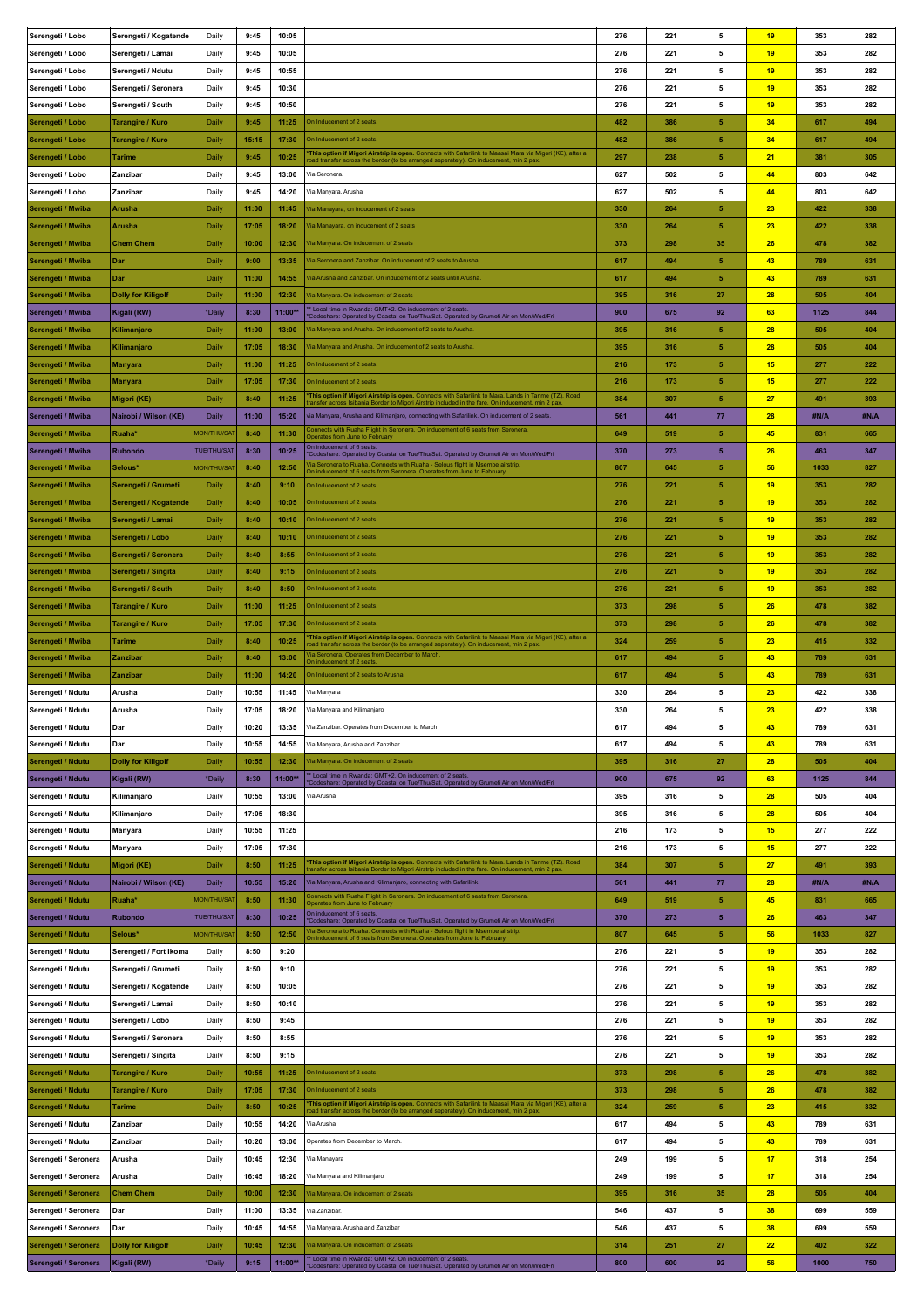| Serengeti / Seronera                     | Kilimanjaro               | Daily              | 10:45 | 13:00   | Via Arusha                                                                                                                                                                                                | 314 | 251 | 5              | 22              | 402  | 322  |
|------------------------------------------|---------------------------|--------------------|-------|---------|-----------------------------------------------------------------------------------------------------------------------------------------------------------------------------------------------------------|-----|-----|----------------|-----------------|------|------|
| Serengeti / Seronera                     | Kilimanjaro               | Daily              | 16:45 | 18:30   |                                                                                                                                                                                                           | 314 | 251 | 5              | 22              | 402  | 322  |
| Serengeti / Seronera                     | Mafia                     | Daily              | 10:45 | 16:00   | Via Manyara, Arusha, Zanzibar and Dar                                                                                                                                                                     | 687 | 549 | 5              | 48              | 880  | 704  |
| Serengeti / Seronera                     | Manyara                   | Daily              | 10:45 | 11:25   |                                                                                                                                                                                                           | 184 | 147 | 5              | 13              | 236  | 189  |
| Serengeti / Seronera                     | Manyara                   | Daily              | 16:45 | 17:30   |                                                                                                                                                                                                           | 184 | 147 | 5              | 13              | 236  | 189  |
| Serengeti / Seronera                     | Migori (KE)               | Daily              | 9:00  | 11:25   | This option if Migori Airstrip is open. Connects with Safarilink to Mara. Lands in Tarime (TZ). Road<br>ransfer across Isibania Border to Migori Airstrip included in the fare. On inducement, min 2 pax. | 357 | 286 | 5              | 25              | 457  | 366  |
| Serengeti / Seronera                     | Mwanza                    | Daily              | 9:15  | 10:05   | On Request                                                                                                                                                                                                | 227 | 182 | 5              | 16              | 290  | 232  |
| Serengeti / Seronera                     | Nairobi / Wilson (KE)     | Daily              | 10:45 | 15:20   | Via Manyara, Arusha and Kilimanjaro, connecting with Safarilink.                                                                                                                                          | 480 | 376 | 77             | 22              | #N/A | #N/A |
| Serengeti / Seronera                     | Pangani (Kwajoni)         | Daily              | 10:45 | 15:30   | /ia Manyara, Arusha, and Zanzibar. On inducement of 2 seats from Zanzibar.                                                                                                                                | 573 | 458 | 5              | 40              | 733  | 586  |
| Serengeti / Seronera                     | Ruaha*                    | <b>MON/THU/SA</b>  | 10:00 | 11:30   | Direct. On inducement of 6 seats from Seronera. Operates from June to February                                                                                                                            | 612 | 490 | 5              | 43              | 783  | 626  |
| Serengeti / Seronera                     | <b>Rubondo</b>            | <b>TUE/THU/SAT</b> | 9:15  | 10:25   | On inducement of 6 seats                                                                                                                                                                                  | 370 | 273 | 5              | 26              | 463  | 347  |
| Serengeti / Seronera                     | Selous*                   | <b>MON/THU/SA</b>  | 9:50  | 12:50   | Codeshare: Operated by Coastal on Tue/Thu/Sat. Operated by Grumeti Air on Mon/Wed/Fri<br>la Ruaha. Connects with Ruaha - Selous flight in Msembe airstrip                                                 | 736 | 588 | 5              | 52              | 943  | 754  |
| Serengeti / Seronera                     | Serengeti / Fort Ikoma    | Daily              | 9:00  | 9:20    | On inducement of 6 seats from Seronera. Operates from June to February                                                                                                                                    | 276 | 221 | 5              | 19              | 353  | 282  |
|                                          |                           |                    | 9:00  | 9:10    |                                                                                                                                                                                                           | 276 | 221 | 5              | 19              | 353  | 282  |
| Serengeti / Seronera                     | Serengeti / Grumeti       | Daily              | 9:00  | 10:05   |                                                                                                                                                                                                           | 276 | 221 | 5              | 19              | 353  | 282  |
| Serengeti / Seronera                     | Serengeti / Kogatende     | Daily              |       |         |                                                                                                                                                                                                           |     |     |                |                 |      |      |
| Serengeti / Seronera                     | Serengeti / Lamai         | Daily              | 9:00  | 10:10   |                                                                                                                                                                                                           | 276 | 221 | 5              | 19              | 353  | 282  |
| Serengeti / Seronera                     | Serengeti / Lobo          | Daily              | 9:00  | 9:45    |                                                                                                                                                                                                           | 276 | 221 | 5              | 19              | 353  | 282  |
| Serengeti / Seronera                     | Serengeti / Mwiba         | Daily              | 10:45 | 11:00   | On Inducement of 2 seats.                                                                                                                                                                                 | 276 | 221 | ${\bf 5}$      | 19              | 353  | 282  |
| Serengeti / Seronera                     | Serengeti / Ndutu         | Daily              | 10:45 | 10:55   |                                                                                                                                                                                                           | 276 | 221 | 5              | 19              | 353  | 282  |
| Serengeti / Seronera                     | Serengeti / Singita       | Daily              | 9:00  | 9:15    |                                                                                                                                                                                                           | 276 | 221 | 5              | 19              | 353  | 282  |
| Serengeti / Seronera                     | Serengeti / South         | Daily              | 10:45 | 10:50   |                                                                                                                                                                                                           | 276 | 221 | 5              | 19              | 353  | 282  |
| Serengeti / Seronera                     | <b>Tarangire / Kuro</b>   | Daily              | 10:45 | 11:25   | On Inducement of 2 seats                                                                                                                                                                                  | 395 | 316 | 5              | 28              | 505  | 404  |
| Serengeti / Seronera                     | Tarangire / Kuro          | Daily              | 16:45 | 17:30   | On Inducement of 2 seats                                                                                                                                                                                  | 395 | 316 | 5              | 28              | 505  | 404  |
| Serengeti / Seronera                     | Tarime                    | Daily              | 9:00  | 10:25   | This option if Migori Airstrip is open. Connects with Safarilink to Maasai Mara via Migori (KE), after a<br>road transfer across the border (to be arranged seperately). On inducement, min 2 pax         | 297 | 238 | 5              | 21              | 381  | 305  |
| Serengeti / Seronera                     | Zanzibar                  | Daily              | 11:00 | 12:30   | Available from 15th July to 15th September, and from 18 December to 7th January                                                                                                                           | 546 | 437 | 5              | 38              | 699  | 559  |
| Serengeti / Seronera                     | Zanzibar                  | Daily              | 11:00 | 13:00   | Not available from 15th July to 15th September, and from 18 December to 7th January                                                                                                                       | 546 | 437 | 5              | 38              | 699  | 559  |
| Serengeti / Seronera                     | Zanzibar                  | Daily              | 10:45 | 14:20   | Via Arusha                                                                                                                                                                                                | 546 | 437 | 5              | 38              | 699  | 559  |
| Serengeti / Singita                      | Arusha                    | Daily              | 10:05 | 11:45   | Via Manayara                                                                                                                                                                                              | 341 | 273 | 5              | 24              | 437  | 350  |
| Serengeti / Singita                      | Arusha                    | Daily              | 16:00 | 18:20   | Via Manyara and Kilimanjaro                                                                                                                                                                               | 341 | 273 | 5              | 24              | 437  | 350  |
| Serengeti / Singita                      | <b>Chem Chem</b>          | Daily              | 10:00 | 12:30   | Via Manyara. On inducement of 2 seats                                                                                                                                                                     | 482 | 386 | 35             | 34              | 617  | 494  |
| Serengeti / Singita                      | Dar                       | Daily              | 10:05 | 13:35   | Via Seronera and Zanzibar.                                                                                                                                                                                | 627 | 502 | 5              | 44              | 803  | 642  |
| Serengeti / Singita                      | Dar                       | Daily              | 10:05 | 14:55   | Via Manyara, Arusha and Zanzibar                                                                                                                                                                          | 627 | 502 | 5              | 44              | 803  | 642  |
| Serengeti / Singita                      | <b>Dolly for Kiligolf</b> | Daily              | 10:05 | 12:30   | Via Manyara. On inducement of 2 seats                                                                                                                                                                     | 411 | 329 | 27             | 29              | 526  | 421  |
| Serengeti / Singita                      | Kigali (RW)               | *Daily             | 8:30  | 11:00** | Local time in Rwanda: GMT+2. On inducement of 2 seats.<br>'Codeshare: Operated by Coastal on Tue/Thu/Sat. Operated by Grumeti Air on Mon/Wed/Fri                                                          | 800 | 600 | 92             | 56              | 1000 | 750  |
| Serengeti / Singita                      | Kilimanjaro               | Daily              | 10:05 | 13:00   | Via Arusha                                                                                                                                                                                                | 411 | 329 | 5              | 29              | 526  | 421  |
| Serengeti / Singita                      | Kilimanjaro               | Daily              | 16:00 | 18:30   |                                                                                                                                                                                                           | 411 | 329 | 5              | 29              | 526  | 421  |
| Serengeti / Singita                      | Manyara                   | Daily              | 10:05 | 11:25   |                                                                                                                                                                                                           | 276 | 221 | 5              | 19              | 353  | 282  |
| Serengeti / Singita                      | Manyara                   | Daily              | 16:00 | 17:30   |                                                                                                                                                                                                           | 276 | 221 | 5              | 19              | 353  | 282  |
| Serengeti / Singita                      | Migori (KE)               | Daily              | 9:15  | 11:25   | This option if Migori Airstrip is open. Connects with Safarilink to Mara. Lands in Tarime (TZ). Road                                                                                                      | 357 | 286 | 5              | 25              | 457  | 366  |
| Serengeti / Singita                      | Nairobi / Wilson (KE)     | Daily              | 10:05 | 15:20   | inia Border to Migori Airstrip included in the fare. On inducement, min 2 pax<br>Via Manyara, Arusha and Kilimanjaro, connecting with Safarilink.                                                         | 577 | 454 | 77             | 29              | #N/A | #N/A |
| Serengeti / Singita                      | Ruaha*                    | 10N/THU/SA         | 9:05  | 11:30   |                                                                                                                                                                                                           | 649 | 519 | 5              | 45 <sub>2</sub> | 831  | 665  |
| Serengeti / Singita                      | <b>Rubondo</b>            | <b>TUE/THU/SAT</b> | 8:30  | 10:25   | Operates from June to February<br>On inducement of 6 seats.                                                                                                                                               | 370 | 273 | $\overline{5}$ | 26              | 463  | 347  |
| Serengeti / Singita                      | Selous*                   | <b>MON/THU/SA</b>  | 9:20  | 13:05   | 'Codeshare: Operated by Coastal on Tue/Thu/Sat. Operated by Grumeti Air on Mon/Wed/Fri<br>/ia Seronera to Ruaha. Connects with Ruaha - Selous flight in Msembe airstrip                                   | 817 | 653 | 5              | 57              | 1047 | 837  |
| Serengeti / Singita                      | Serengeti / Fort Ikoma    | Daily              | 9:15  | 9:20    | In inducement of 6 seats from Seronera. Operates from June to February                                                                                                                                    | 276 | 221 | 5              | 19              | 353  | 282  |
| Serengeti / Singita                      | Serengeti / Kogatende     | Daily              | 9:15  | 10:05   |                                                                                                                                                                                                           | 276 | 221 | 5              | 19              | 353  | 282  |
| Serengeti / Singita                      | Serengeti / Lamai         | Daily              | 9:15  | 10:10   |                                                                                                                                                                                                           | 276 | 221 | 5              | 19              | 353  | 282  |
| Serengeti / Singita                      | Serengeti / Lobo          | Daily              | 9:15  | 9:45    |                                                                                                                                                                                                           | 276 | 221 | 5              | 19              | 353  | 282  |
| Serengeti / Singita                      | Serengeti / Ndutu         | Daily              | 10:05 | 10:55   |                                                                                                                                                                                                           | 276 | 221 | 5              | 19              | 353  | 282  |
| Serengeti / Singita                      | Serengeti / Seronera      | Daily              | 10:05 | 10:30   |                                                                                                                                                                                                           | 276 | 221 | 5              | 19              | 353  | 282  |
| Serengeti / Singita                      | <b>Tarangire / Kuro</b>   | Daily              | 10:05 | 11:25   | On Inducement of 2 seats                                                                                                                                                                                  | 482 | 386 | 5              | 34              | 617  | 494  |
| Serengeti / Singita                      | Tarangire / Kuro          | Daily              | 16:00 | 17:30   | On Inducement of 2 seats                                                                                                                                                                                  | 482 | 386 | 5              | 34              | 617  | 494  |
| Serengeti / Singita                      | Tarime                    | Daily              | 9:15  | 10:25   | This option if Migori Airstrip is open. Connects with Safarilink to Maasai Mara via Migori (KE), after a                                                                                                  | 297 | 238 | 5              | 21              | 381  | 305  |
| Serengeti / Singita                      | Zanzibar                  | Daily              | 10:05 | 13:00   | oad transfer across the border (to be arranged seperately). On inducement, min 2 pax.<br>Via Seronera.                                                                                                    | 627 | 502 | 5              | 44              | 803  | 642  |
|                                          | Zanzibar                  |                    | 10:05 | 14:20   | Via Manyara, Arusha                                                                                                                                                                                       | 627 | 502 | 5              | 44              | 803  | 642  |
| Serengeti / Singita<br>Serengeti / South |                           | Daily<br>Daily     | 10:50 | 11:45   | Via Manayara                                                                                                                                                                                              | 330 | 264 | 5              | 23              | 422  | 338  |
|                                          | Arusha                    |                    |       |         |                                                                                                                                                                                                           | 330 | 264 | 5              |                 |      | 338  |
| Serengeti / South                        | Arusha                    | Daily              | 17:00 | 18:20   | Via Manayara                                                                                                                                                                                              |     |     |                | 23              | 422  |      |
| Serengeti / South                        | Dar                       | Daily              | 9:45  | 13:35   | Via Seronera and Zanzibar.                                                                                                                                                                                | 654 | 523 | 5              | 46              | 837  | 670  |
| Serengeti / South                        | Dar                       | Daily              | 10:50 | 14:55   | Via Manayara                                                                                                                                                                                              | 654 | 523 | 5              | 46              | 837  | 670  |
| Serengeti / South                        | <b>Dolly for Kiligolf</b> | Daily              | 10:50 | 12:30   | Via Manyara. On inducement of 2 seats<br>Local time in Rwanda: GMT+2. On inducement of 2 seats.                                                                                                           | 395 | 316 | 27             | 28              | 505  | 404  |
| Serengeti / South                        | Kigali (RW)               | *Daily             | 8:30  | 11:00** | 'Codeshare: Operated by Coastal on Tue/Thu/Sat. Operated by Grumeti Air on Mon/Wed/Fri                                                                                                                    | 900 | 675 | 92             | 63              | 1125 | 844  |
| Serengeti / South                        | Kilimanjaro               | Daily              | 10:50 | 13:00   | Via Arusha                                                                                                                                                                                                | 395 | 316 | 5              | 28              | 505  | 404  |
| Serengeti / South                        | Kilimanjaro               | Daily              | 17:00 | 18:30   | Via Manayara                                                                                                                                                                                              | 395 | 316 | 5              | 28              | 505  | 404  |
| Serengeti / South                        | Manyara                   | Daily              | 10:50 | 11:25   |                                                                                                                                                                                                           | 216 | 173 | 5              | 15              | 277  | 222  |
| Serengeti / South                        | Manyara                   | Daily              | 17:00 | 17:30   |                                                                                                                                                                                                           | 216 | 173 | 5              | 15              | 277  | 222  |
| Serengeti / South                        | Migori (KE)               | Daily              | 8:50  | 11:25   | This option if Migori Airstrip is open. Connects with Safarilink to Mara. Lands in Tarime (TZ). Road<br>ansfer across Isibania Border to Migori Airstrip included in the fare. On inducement, min 2 pax   | 384 | 307 | 5              | 27              | 491  | 393  |
| Serengeti / South                        | Ruaha*                    | <b>MON/THU/SA</b>  | 8:50  | 11:30   | fonnects with Ruaha Flight in Seronera. On inducement of 6 seats from Seronera.<br>perates from June to February                                                                                          | 649 | 519 | 5              | 45              | 831  | 665  |
| Serengeti / South                        | <b>Rubondo</b>            | <b>TUE/THU/SAT</b> | 8:30  | 10:25   | On inducement of 6 seats.<br>Codeshare: Operated by Coastal on Tue/Thu/Sat. Operated by Grumeti Air on Mon/Wed/Fri                                                                                        | 370 | 273 | $\sqrt{5}$     | 26              | 463  | 347  |
| Serengeti / South                        | Selous*                   | <b>MON/THU/SA</b>  | 8:50  | 12:50   | /ia Seronera to Ruaha. Connects with Ruaha - Selous flight in Msembe airstrip.<br>On inducement of 6 seats from Seronera. Operates from June to February                                                  | 807 | 645 | 5              | 56              | 1033 | 827  |
| Serengeti / South                        | Serengeti / Grumeti       | Daily              | 8:50  | 9:10    |                                                                                                                                                                                                           | 276 | 221 | 5              | 19              | 353  | 282  |
| Serengeti / South                        | Serengeti / Kogatende     | Daily              | 8:50  | 10:05   |                                                                                                                                                                                                           | 276 | 221 | 5              | 19              | 353  | 282  |
| Serengeti / South                        | Serengeti / Lamai         | Daily              | 8:50  | 10:10   |                                                                                                                                                                                                           | 276 | 221 | 5              | 19              | 353  | 282  |
| Serengeti / South                        | Serengeti / Lobo          | Daily              | 8:50  | 9:45    |                                                                                                                                                                                                           | 276 | 221 | 5              | 19              | 353  | 282  |